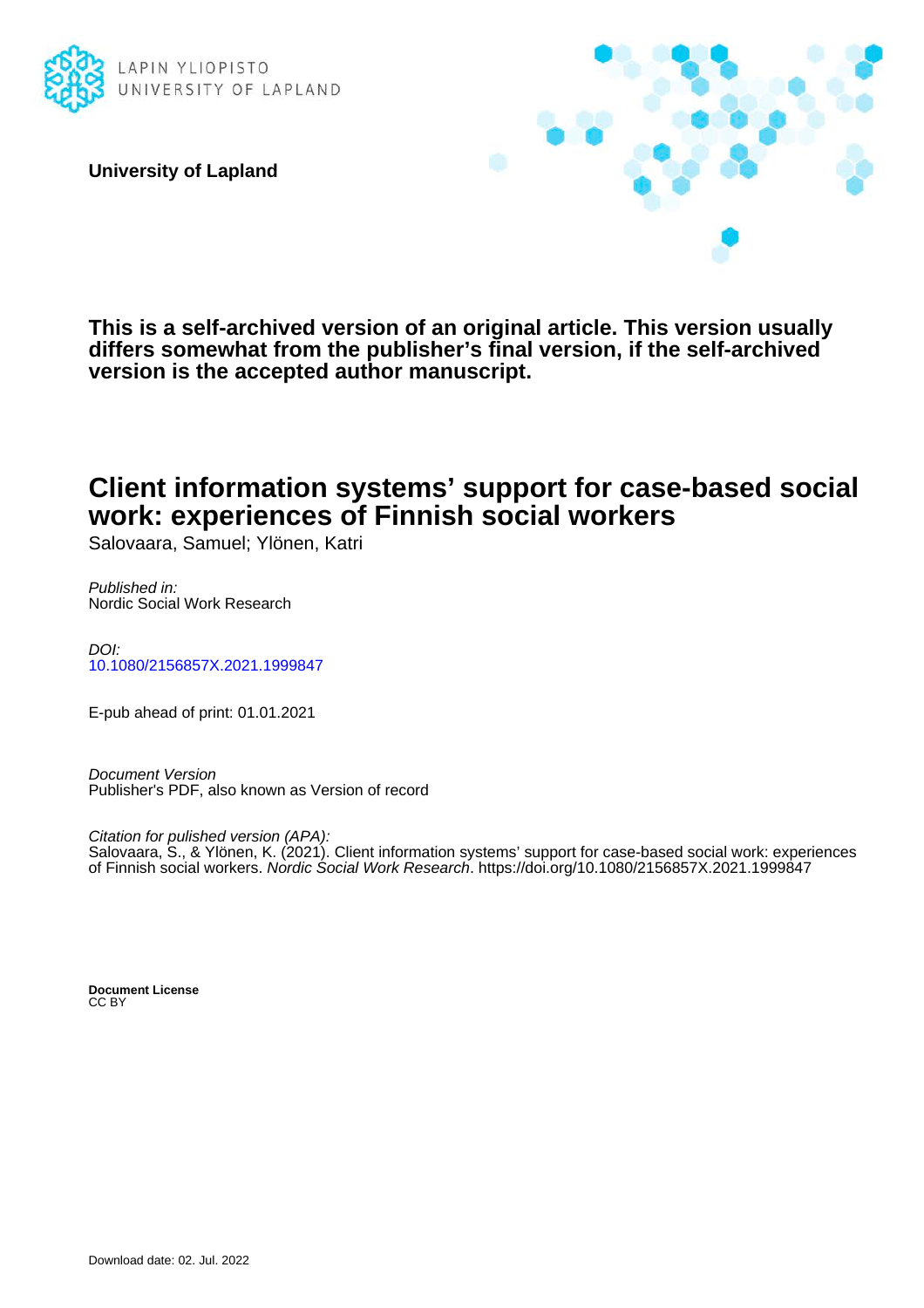



**Nordic Social Work Research**

**ISSN: (Print) (Online) Journal homepage:<https://www.tandfonline.com/loi/rnsw20>**

# **Client information systems' support for casebased social work: experiences of Finnish social workers**

**Samuel Salovaara & Katri Ylönen**

**To cite this article:** Samuel Salovaara & Katri Ylönen (2021): Client information systems' support for case-based social work: experiences of Finnish social workers, Nordic Social Work Research, DOI: [10.1080/2156857X.2021.1999847](https://www.tandfonline.com/action/showCitFormats?doi=10.1080/2156857X.2021.1999847)

**To link to this article:** <https://doi.org/10.1080/2156857X.2021.1999847>

© 2021 The Author(s). Published by Informa UK Limited, trading as Taylor & Francis Group.



G

Published online: 10 Nov 2021.

Submit your article to this journal

**III** Article views: 709



[View related articles](https://www.tandfonline.com/doi/mlt/10.1080/2156857X.2021.1999847)  $\mathbb{Z}$ 

[View Crossmark data](http://crossmark.crossref.org/dialog/?doi=10.1080/2156857X.2021.1999847&domain=pdf&date_stamp=2021-11-10)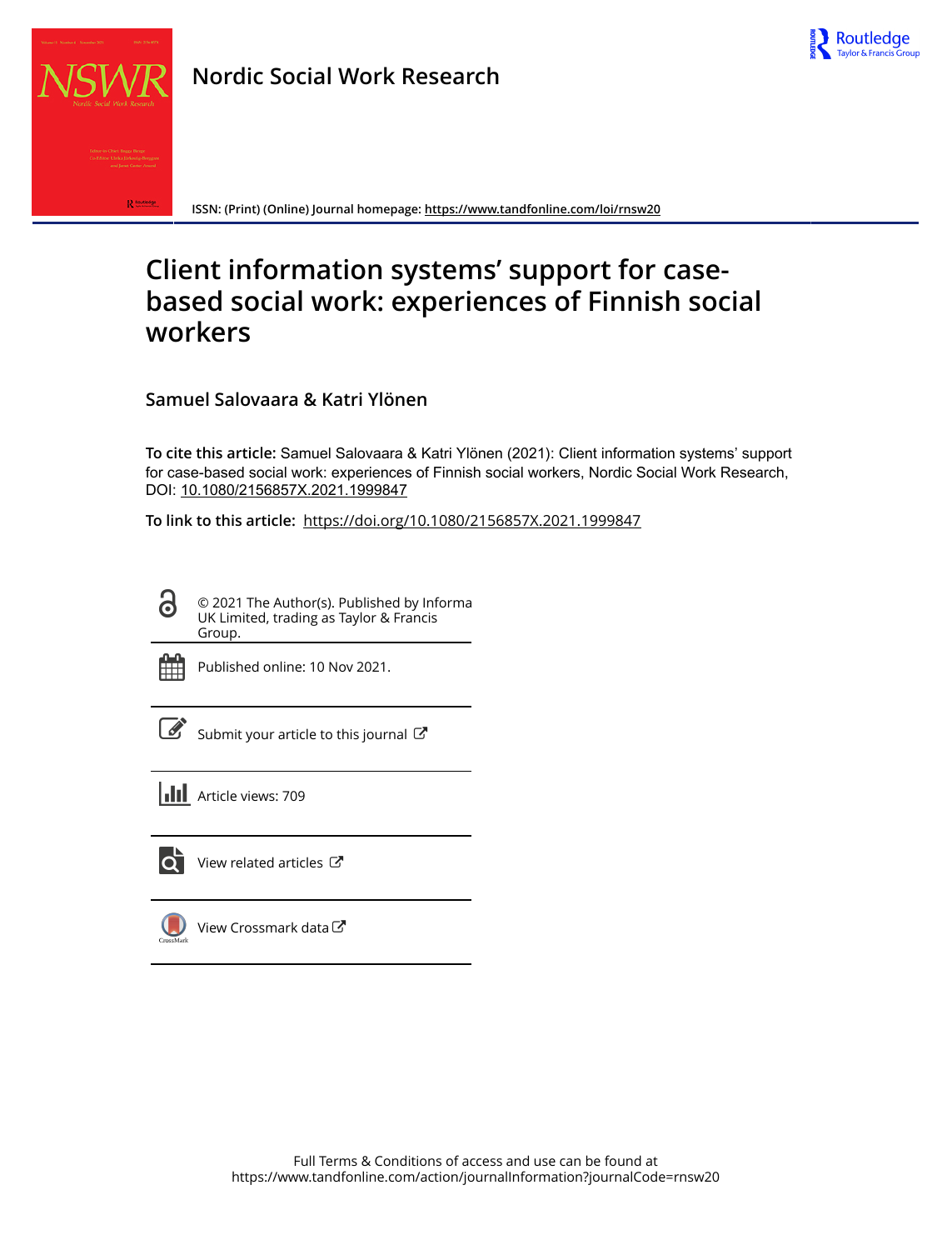Routledge Taylor & Francis Group

**a** OPEN ACCESS **a** Check for updates

# **Client information systems' support for case-based social work: experiences of Finnish social workers**

Samuel Salovaar[a](#page-2-0) **D**<sup>a</sup> a[n](http://orcid.org/0000-0003-4356-5178)d Katri Ylönen D<sup>[b](#page-2-0)</sup>

<span id="page-2-0"></span>a Faculty of Social Sciences, University of Lapland, Rovaniemi, Finland; b Faculty of Humanities and Social Sciences, University of Jyväskylä, Jyväskylä, Finland

#### **ABSTRACT**

In recent years, Finland has seen extensive development in the area of social and healthcare information management aimed at harmonizing client information systems (CISs) and ways of documenting client information. The developments aim to support the utilization of recorded information at different levels of service systems, including the level of social work practice. This article investigates the relationship between social work practice and the use of CISs by answering the following question: To what extent do CISs support case-based social work in Finland? Social work is approached as a knowledge-intensive practice in which CISs have become increasingly important for managing case work. The research question is considered in relation to recent national developments in social and healthcare information management. The study uses survey data from a subpopulation of social workers ( $n = 309$ ) working in municipal social services and combines quantitative and qualitative data. The findings reveal that current CISs do not offer sufficient support for case-based social work. Although CISs serve reasonably well for storing and documenting case-based information, they generally serve social workers poorly in terms of providing them with the tools they need to understand cases in their entirety and form comprehensive knowledge for their practice. To provide adequate CISs that support case-based social work, it is necessary to see social workers as active users of information and understand the role of CISs in the knowledge formation process in social work.

#### **KEYWORDS**

Client information system; case-based social work; information management; Finland

### **Introduction**

<span id="page-2-3"></span><span id="page-2-1"></span>Electronic client information systems (CISs) are technological systems for processing, storing and maintaining social welfare client information and documents. In Finland, these systems are regulated by , [159/2007](#page-15-0). In social work practice, CISs are essential tools for managing information about cases, and are used in the public social welfare sector of almost every municipality in Finland. Several brands of CIS are used in social work, although most of them have been developed by only a few large data systems manufacturers (Jormanainen, Parhiala, and Rötsä [2019](#page-14-0)). The detailed requirements set for all CISs are planned, controlled and supervised by the Ministry of Social Affairs and Health and the National Institute for Health and Welfare (THL). These requirements include general principles and policies, as well as extensive and detailed specifications for CISs to ensure interoperability of the systems, uniform processing and handling of client information, eservices and secondary data utilization (Pentikäinen et al. [2019](#page-14-1)).

<span id="page-2-2"></span>**CONTACT** Samuel Salovaara ⊠ samuel.salovaara@ulapland.fi

© 2021 The Author(s). Published by Informa UK Limited, trading as Taylor & Francis Group.

This is an Open Access article distributed under the terms of the Creative Commons Attribution License (http://creativecommons.org/licenses/by/4. 0/), which permits unrestricted use, distribution, and reproduction in any medium, provided the original work is properly cited.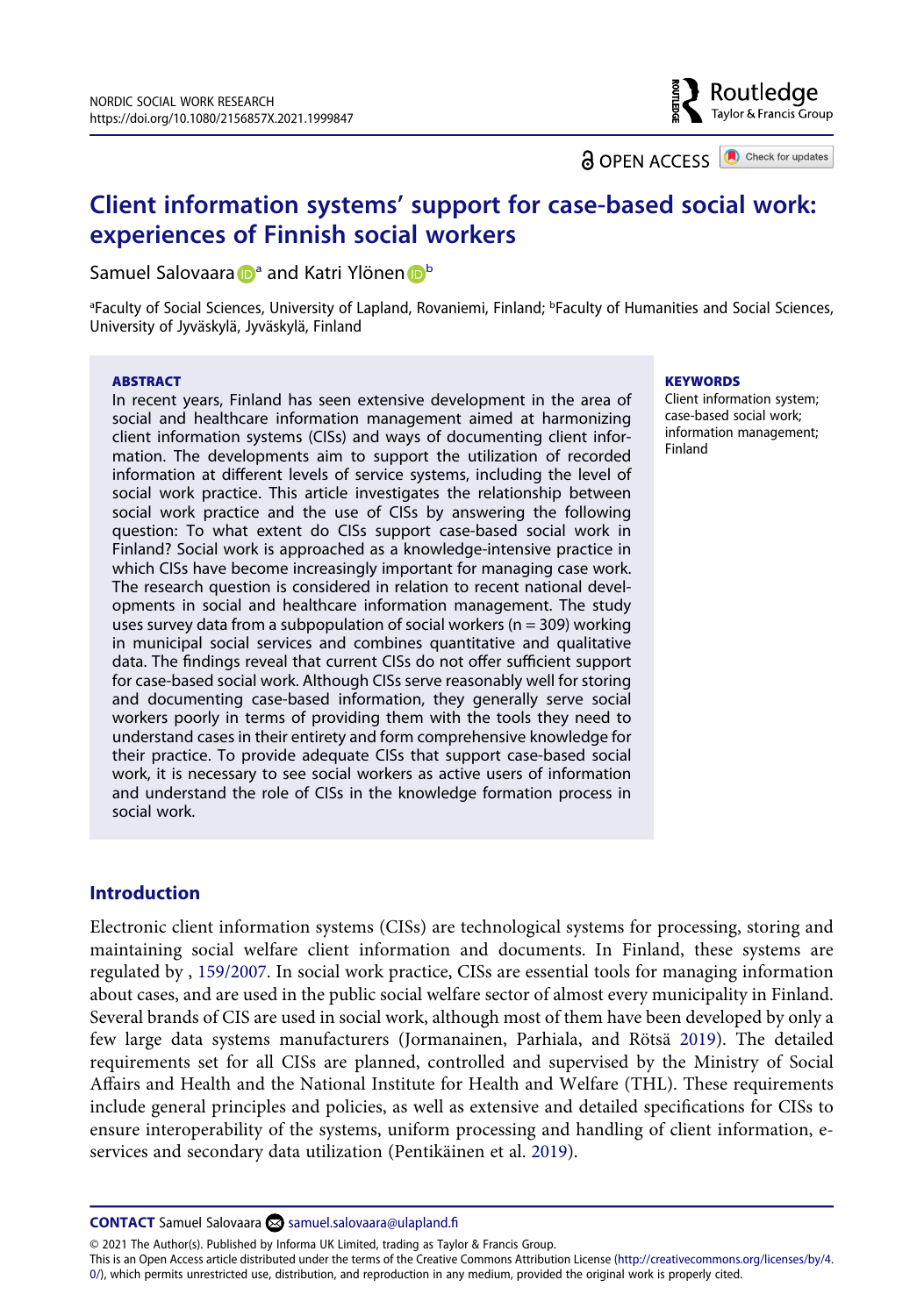#### $2 \quad (*)$  S. SALOVAARA AND K. YLÖNEN

<span id="page-3-4"></span>In 2014, the Ministry of Social Affairs and Health ([2015](#page-14-2)) introduced a national strategy for information management, one of the main objectives of which was to provide smart information systems to support social and health care professionals by 2020. This was rather optimistic considering that no national-level research had been conducted to map social welfare professionals' experiences of current CISs and because the experiences reported by health care professionals were not encouraging (Martikainen et al. [2012](#page-14-3)). It was not until 2019 that social welfare professionals' evaluations of CISs were collected, and the evaluations of social workers, as a specific group, have yet to be examined (Ylönen et al. [2020](#page-15-1)). However, evaluations of municipal social workers are particularly important, as they are responsible for managing client cases in social welfare services. Currently, local public authorities (municipalities) are responsible for organizing and funding social services. However, in 2023, regions will take responsibility for organizing both health and social services.

<span id="page-3-8"></span><span id="page-3-5"></span>The national strategy for information management was based on the broader Strategy for Social and Health Policy for a socially sustainable society, which sought more effective ways of utilizing well-being-related information and delivering social and health care services. Information management was seen to have a significant role in increasing the effectiveness and efficiency of the service system. The national strategy for information management underlined a shift from the collection and transfer of information to the utilization of information at the national and organizational levels, in research, practical work and citizens' lives. (Ministry of Social Affairs and Health [2015](#page-14-2).) Guided by national strategies, Finland has sought to promote the utilization of information by updating legislation, developing detailed definitions to harmonize CIS, and training social work professionals to improve the quality of documentation and efficiency. Together with the establishment of national client data archives, these developments are moving social work towards structured information processing (Kuusisto-Niemi, Ryhänen, and Hyppönen [2018\)](#page-14-4). The national guidelines and specifications for information management have led organizations to develop and update their CISs, and some have sought to combine social and healthcare data into a shared CIS. The strategy was evaluated in 2018, and a lack of participation of social and health care professionals in the planning and evaluation of the strategy was noted. Although the content was found to be topical, the measures implemented seemed rather modest (Seppälä and Puranen [2019\)](#page-15-2).

<span id="page-3-7"></span><span id="page-3-3"></span><span id="page-3-0"></span>Previous research on social work CISs has mainly focused on the field of child welfare (e.g. De Witte, Declercq, and Hermans [2016](#page-13-0); Huuskonen and Vakkari [2013;](#page-13-1) Sarwar and Harris [2019](#page-14-5)), but the perspective of case-based social work has not been examined explicitly. The aim of the current study was to investigate the relationship between case-based social work practice and the use of CISs. In examining CISs in relation to case-based social work, we ask: To what extent do CISs support case-based social work in Finland? We begin by discussing what kind of client information is central to social work and why. We then describe how CISs have come to play a role in the formation of case-based knowledge. We use survey data on municipal social workers' experiences of current CISs, analysing and combining quantitative and qualitative data to answer the research question. We conclude with recommendations for CIS development and suggestions for future research.

#### **Case-based knowledge formation in social work practice**

<span id="page-3-6"></span><span id="page-3-2"></span><span id="page-3-1"></span>In social work practice, it is important to understand the client's overall situation in their social context (Hall et al. [2010](#page-13-2); Richmond [1922\)](#page-14-6). This has been at the very essence of knowledge-based social work since its early days, when, 120 years ago, Mary Richmond presented her famous circle diagram highlighting the relationship between the individual and their environment (Richmond [1901](#page-14-7)). The relationship between clients and their environment was later highlighted, for example, in systems theory approaches to social work, which emphasize the importance of gaining a comprehensive understanding of the client's situation, including their social relations (Gitterman and Germain [2008](#page-13-3), 51–53). The significance of various social systems is also acknowledged by the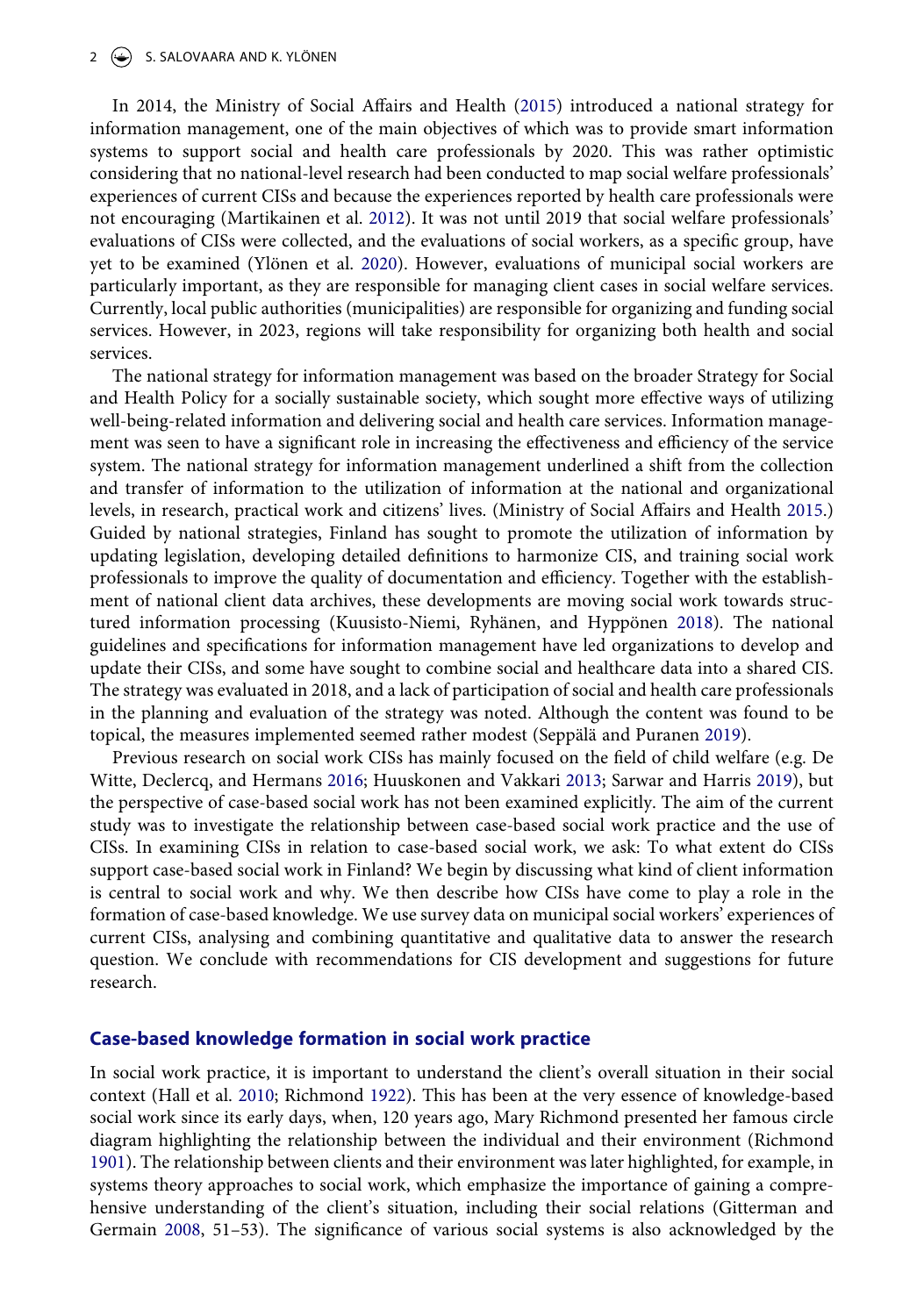<span id="page-4-4"></span>International Federation of Social Workers in the commentary notes for the Global Definition of Social Work (International Federation of Social Workers [2014](#page-13-4)). Today, it is still relevant, and at the core of social work to address the 'individual person in a situation' (Richmond [1917,](#page-14-8) 10).

<span id="page-4-9"></span>Richmond later developed the idea of social case work, where the case also refers to the process of social work (Richmond [1922](#page-14-6)). In Finland, the process of public social work includes assessment, development of a service plan, arrangement of the services and necessary decision making (The Social Welfare Act , [\[1301\] 2014\)](#page-15-3). A comprehensive assessment of the client's life situation is a key part of the social work process and is usually conducted in active cooperation with the client. It involves gathering, organizing, analysing and synthesising information about the client and their history, situation and relationships with family members, friends, relatives, professionals and so forth (Eskola [2003](#page-13-5); Niskala [2008](#page-14-9); Richmond [1922](#page-14-6)). Once collected, the information should be organised in such a way that it is possible to establish a structured understanding of the client's overall situation, which functions as the basis of the work (Gitterman and Germain [2008](#page-13-3), pp. 112– 113; Niskala [2008;](#page-14-9) Richmond [1917](#page-14-8)).

<span id="page-4-10"></span><span id="page-4-8"></span>The client's life situation and assessment of it are dynamic processes that help examine the actualisation of the service plan and assess the need for the continuation of services. As the situation changes, the social worker must continually apply and evaluate new information to make timely decisions (Eskola [2003;](#page-13-5) Niskala [2008](#page-14-9)). Complexities typical of social work require social workers to use different types of knowledge (theoretical, factual and practical) to obtain an adequate understanding of a client's situation (Trevithick [2008](#page-15-4)). This knowledge formation process is affected by various knowledge practices, such as documentation, and happens together with the client and their kinship and multiprofessional networks (Eskola [2003](#page-13-5); Kääriäinen [2016;](#page-14-10) Pohjola and Korhonen [2014](#page-14-11); Räsänen [2014](#page-14-12)). In the current article, we refer to this process as case-based knowledge formation.

<span id="page-4-7"></span><span id="page-4-6"></span><span id="page-4-5"></span><span id="page-4-0"></span>Forming a reliable understanding of the client's situation is crucial in municipal social work, where case-based knowledge is used to make decisions that can have pivotal and far-reaching impacts on clients' lives (Niskala [2008;](#page-14-9) Huuskonen and Vakkari [2013](#page-13-1)). This highlights the need for social workers to have access to sufficient, reliable and relevant information (Räsänen [2014](#page-14-12)). Today, CISs are crucial tools for managing high volumes of information by facilitating the collection, analysis and monitoring of data (Mattaini and Kirk [1991;](#page-14-13) Fitch [2019\)](#page-13-6). Here, we make a distinction between data, information and knowledge by providing an example of how they differ in the casebased knowledge formation process: Data are small pieces of information usually presented in numeral form (e.g. 1, 2), whereas information is data that is given a label (e.g.  $1 = \text{mother}, 2 = \text{father}$ ), and knowledge is formed when a social worker uses this information to form an understanding of a client's situation (e.g. identifying the primary caregiver of the child) (Fitch [2019,](#page-13-6) 110). When using CIS, it is necessary to structure phenomena into information and split the information into data, in order to enable automatic processing and utilization of data. The utilization of this data enables new knowledge to be formed. (Tuomi [1999](#page-15-5).) This new knowledge can also be used to modify a CIS in order to assure the availability of the information needed to make professional decisions at different organizational levels (Fitch [2019](#page-13-6)).

#### <span id="page-4-11"></span><span id="page-4-1"></span>**Challenges and potential of CISs in case-based social work**

<span id="page-4-3"></span><span id="page-4-2"></span>The need for enhancements to existing CISs used in Finland is evident from previous research, which has identified challenges regarding usability, collaboration and the flow and use of information recorded in CISs (Huuskonen and Vakkari [2013](#page-13-1); Ylönen et al. [2020\)](#page-15-1), including difficulties in finding the core of a case from long, miscellaneous case reports (Huuskonen and Vakkari [2015](#page-13-7)). In other countries, difficulties have also been reported regarding social workers' ability to access or record information relevant for practice (Pithouse et al. [2012](#page-14-14); Gillingham [2011\)](#page-13-8), compile an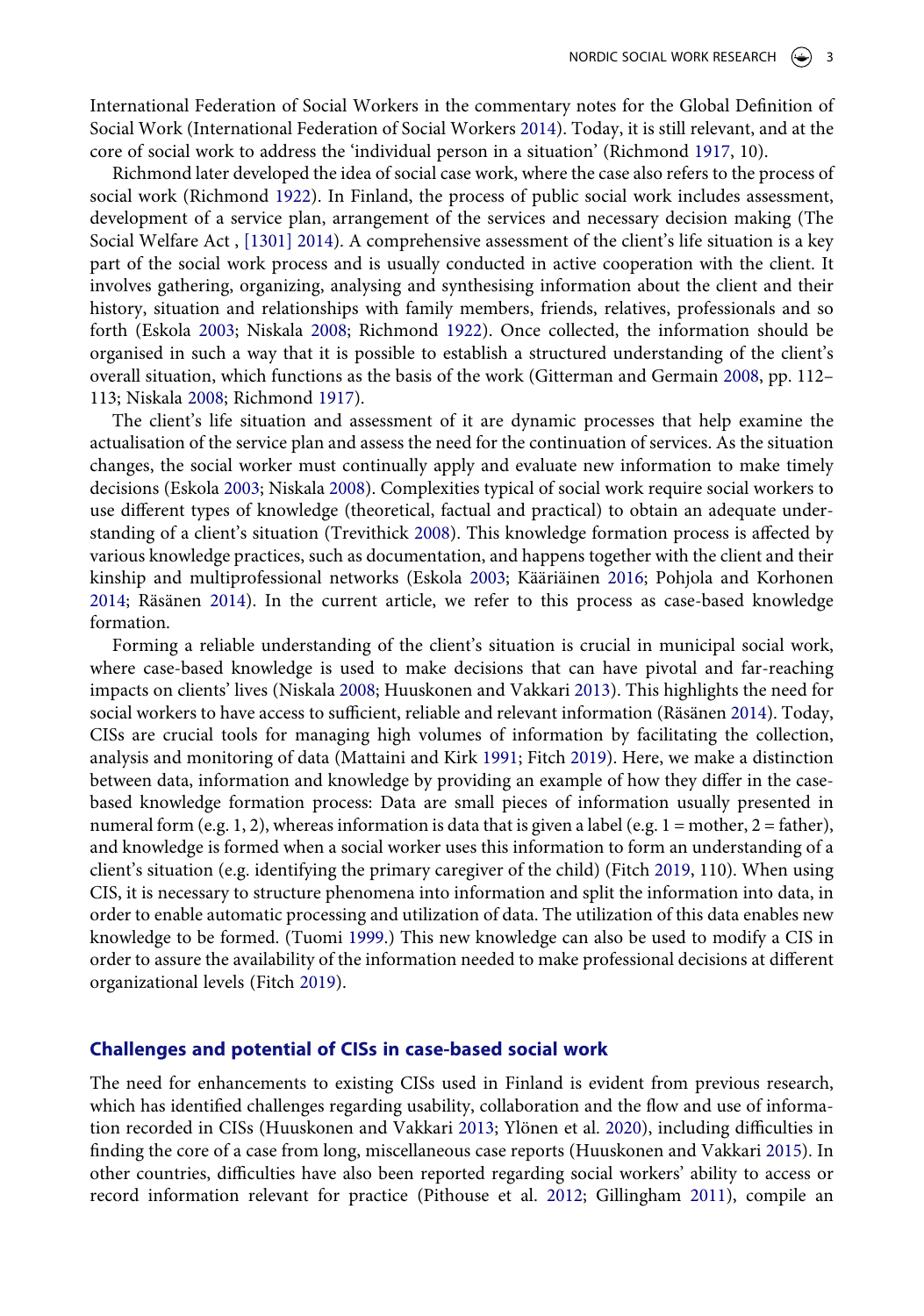understanding of the case because of fragmented documentation (Pithouse et al. [2012](#page-14-14); De Witte, Declercq, and Hermans [2016\)](#page-13-0) and locate clients in their familial, social and relational contexts (Hall et al. [2010](#page-13-2); Wastell and White [2014](#page-15-6)).

For a CIS to support case-based knowledge formation, it must meet several specific requirements: the ability to express diversity, group information and explore trends, find key information and significant events, link families and children together (Wastell and White [2014](#page-15-6)), preserve a narrative and relational approach (De Witte, Declercq, and Hermans [2016\)](#page-13-0), and ensure access to the CIS for clients and networks to facilitate joint knowledge formation (Gillingham [2014;](#page-13-9) Pohjola and Korhonen [2014](#page-14-11)). Although advanced ways of presenting, structuring and analysing case-based information in social work have been envisioned for decades (e.g. Mattaini and Kirk [1991](#page-14-13)), their implementation in practice has proved challenging. A lack of visual signals, icons, and appropriate tools and conceptual contradictions have made it difficult for CISs to meet the information needs of case-based social work (Huuskonen and Vakkari [2013](#page-13-1); Wastell and White [2014;](#page-15-6) Lagsten and Andersson [2018\)](#page-14-15).

<span id="page-5-9"></span><span id="page-5-5"></span><span id="page-5-0"></span>Insufficient consideration of social workers' needs in the development of CISs has been identified as a major reason for the failure of CISs to support social work practice (Gillingham [2014;](#page-13-9) Devlieghere and Roose [2019;](#page-13-10) Koskinen [2014](#page-14-16)). Research has demonstrated that managerial needs have been prioritized over those of practice (e.g. Wastell and White [2014\)](#page-15-6) and that CISs have often been implemented based on governmental priorities to enhance accountability, efficiency, transparency and quality of services (e.g. Gillingham [2011](#page-13-8)). As a result, new public management structures have been incorporated and embedded into CISs (Gillingham and Graham [2016](#page-13-11)).

<span id="page-5-1"></span>Parton and Kirk ([2010](#page-14-17)) described how since the mid-1970s in Western Europe and North America, increased criticism of social work has led to attempts to improve accountability and overcome uncertainties by building trust in systems rather than building trust in social work professionals. The introduction of modern technologies has placed more demands on professionals to enter, manage and monitor a wide range of information through new electronic systems. At the same time, the discretion of professionals has been narrowed, especially the discretion to determine what information is relevant because the required information is predefined in the structures of CISs (Parton and Kirk [2010;](#page-14-17) see also Pithouse et al. [2012](#page-14-14); White et al. [2010](#page-15-7)). As a consequence, the demands configured into CISs are diminishing the agency of social workers (Koskinen [2014](#page-14-16); Sarwar and Harris [2019\)](#page-14-5).

<span id="page-5-8"></span><span id="page-5-7"></span><span id="page-5-6"></span><span id="page-5-4"></span>Against this background, it is not surprising that social workers are critical of CISs and fearful that information technology might contribute to de-professionalising social work (Parrott and Madoc-Jones [2008,](#page-14-18) 186). Despite the challenges related to CISs, these systems, as tools for accessing, managing and using client information, play a crucial role in the institutional tasks of modern social work (Fitch [2019](#page-13-6); Räsänen [2014](#page-14-12)). They also have significant unrealised potential (Parrott and Madoc-Jones [2008;](#page-14-18) Pohjola and Korhonen [2014](#page-14-11)). For this potential to be actualized and for the identified challenges and risks to be overcome, it is evident that social work needs must be considered in the development of future CISs (Fitch [2019](#page-13-6); Martikainen et al. [2020](#page-14-19); see also International Federation of Social Workers [2018\)](#page-14-20). However, it must also be considered that social workers have struggled to adequately express their needs to the designers of CISs, which indicates that special expertise is needed to facilitate successful cooperative development work (e.g. Gillingham [2014\)](#page-13-9).

#### <span id="page-5-3"></span><span id="page-5-2"></span>**Methodology**

#### *Data*

Our study is based on questionnaire data gathered in Finland in April and May 2019. Previous research concerning the use of CIS in social work has focused on child welfare (e.g. Huuskonen and Vakkari [2015\)](#page-13-7) and employed mainly qualitative methods (e.g. Räsänen [2014;](#page-14-12) Sarwar and Harris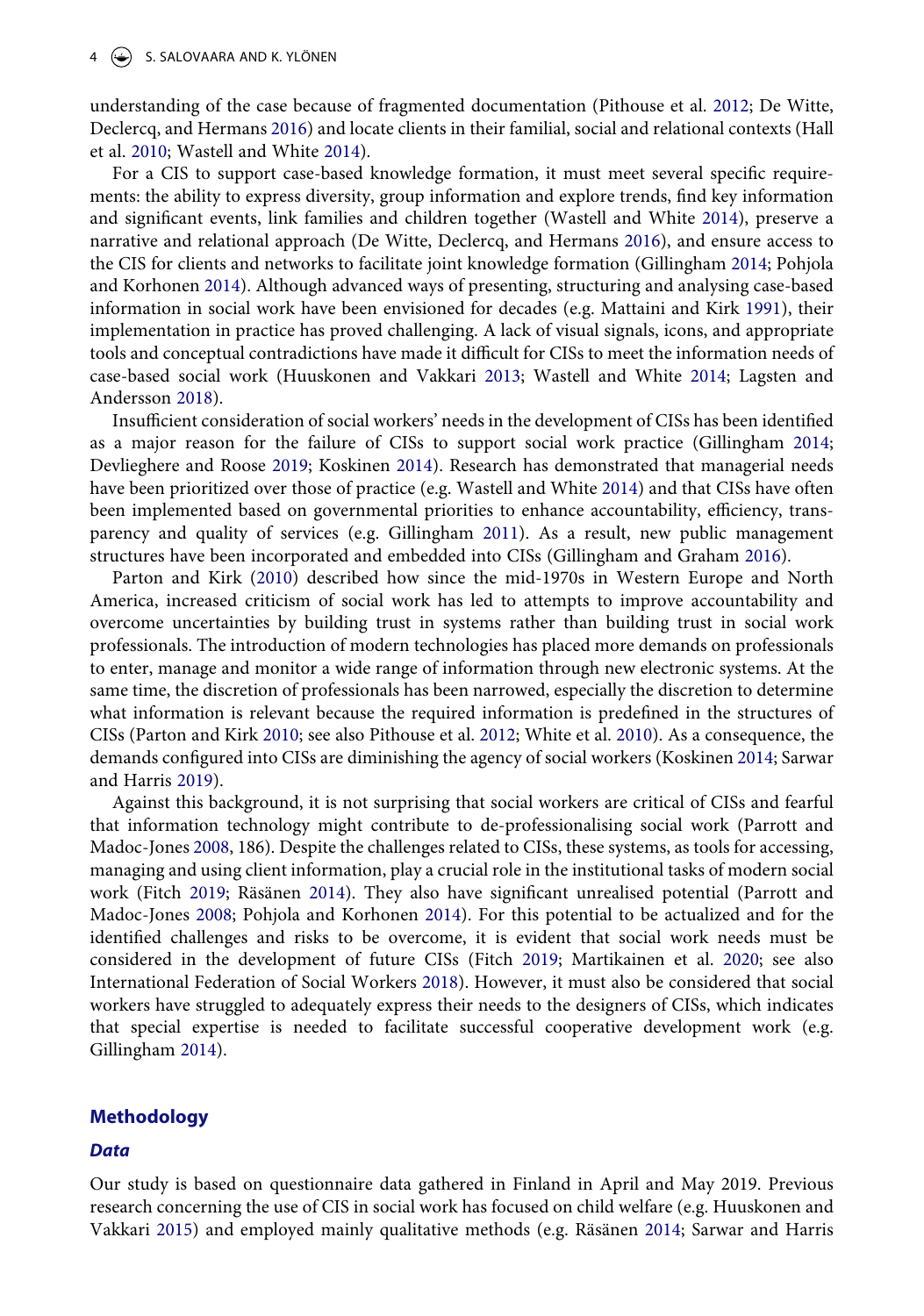|                                           | n              | $\%$ |
|-------------------------------------------|----------------|------|
| Gender                                    | 307            |      |
| Female                                    | 290            | 94   |
| Male                                      | 15             | 5    |
| Other                                     | $\overline{2}$ | 1    |
| Age                                       | 309            |      |
| Under 35                                  | 39             | 13   |
| $35 - 44$                                 | 102            | 33   |
| $45 - 54$                                 | 85             | 28   |
| over 54                                   | 83             | 27   |
| Area                                      | 278            |      |
| Northern Finland                          | 43             | 14   |
| Eastern Finland                           | 29             | 9    |
| <b>Western and Central Finland</b>        | 92             | 30   |
| Southern Finland                          | 114            | 37   |
| <b>Education</b>                          | 309            |      |
| Master's degree or higher                 | 255            | 83   |
| Bachelor's degree                         | 44             | 14   |
| Other                                     | 10             | 3    |
| <b>Speciality</b>                         | 308            |      |
| Child welfare                             | 128            | 42   |
| Adult services                            | 67             | 22   |
| Services for the disabled                 | 29             | 9    |
| Generalist                                | 29             | 9    |
| <b>Elderly services</b>                   | 13             | 4    |
| Other                                     | 42             | 14   |
| <b>Experience with IS (self-reported)</b> | 309            |      |
| Highly experienced                        | 238            | 77   |
| Less experienced                          | 66             | 21   |
| Beginner                                  | 5              | 2    |

<span id="page-6-0"></span>

|  |  |  | Table 1. Data characteristics. |
|--|--|--|--------------------------------|
|--|--|--|--------------------------------|

[2019](#page-14-5)). The use of a survey enabled us to systematically collect the assessments of social workers in different fields on a national level and utilize Likert scales to examine variations in the degrees of comparable assessments between different CISs. This national cross-sectional survey was targeted at social welfare professionals and inquired about their user experiences of CISs (Ylönen et al. [2020](#page-15-1)). The study acted as a pilot for a survey included in a nationwide project organised by the THL. The questionnaire included measures adjusted from the validated National Usability-Focused HIS Scale (NuHISS, Hyppönen et al. [2019\)](#page-13-12).

<span id="page-6-1"></span>A link to the questionnaire was sent by email to all working-age social welfare professionals under 65 years of age who were members of either Talentia Union of Professional Social Workers, the Trade Union for the Public and Welfare Sectors or the Social Work Research Society. In total, data was received from 1,145 respondents. For this study, we analysed the data from a subpopulation of social workers (n = 309) who reported working in municipal social services. [Table 1](#page-6-0) presents the characteristics of the subsample analysed.

Most of the respondents were highly educated social workers and experienced CIS users. Although the number of respondents was small, the responses formed sufficient material for the study. The aim was not to make extensive empirical generalisations across social workers as a group but instead to open up new perspectives on the research topic. We had 309 expert responses at our disposal, of which 89 also contained qualitative data. The respondents reported using 15 brands of CISs. Two of the most common ones were used by 67% of the respondents. A comparison between brands would require a more balanced sample. However, previous research reveals that user experiences vary somewhat depending on the brand used but that dissatisfaction is general, regardless of the brand (Ylönen et al. [2020\)](#page-15-1).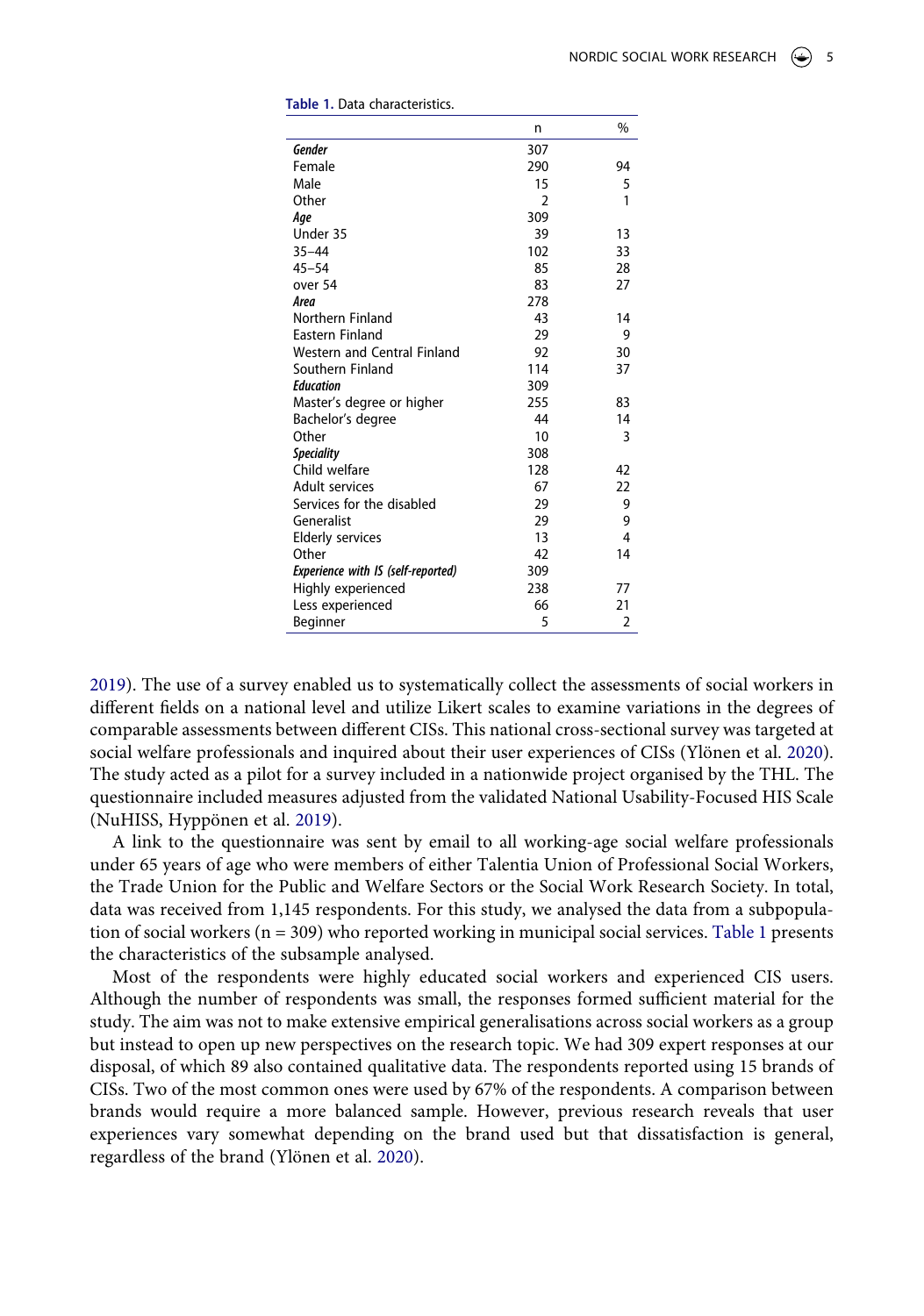#### *Measurements*

To measure how CISs support case-based social work, we analysed two sets of quantitative questions and one qualitative question (Appendix A1). First, we analysed two multiple-response items; next, we analysed six items rated on a five-point Likert scale. The two multiple-response items were based on known problems and well-working features of CIS. Six Likert-scale items were based on the theme of case-based information and referred to six variables derived from the literature on the use of CISs in social work: comprehensiveness (e.g. Hall et al. [2010](#page-13-2); De Witte, Declercq, and Hermans [2016\)](#page-13-0), social relations (e.g. Hall et al. [2010;](#page-13-2) Pithouse et al. [2012](#page-14-14); Wastell and White [2014\)](#page-15-6), reliability (e.g. Huuskonen and Vakkari [2015](#page-13-7)), history (e.g. Wastell and White [2014;](#page-15-6) Huuskonen and Vakkari [2015\)](#page-13-7) and services (e.g. Räsänen [2014\)](#page-14-12). Variables were shaped in work groups, which involved experienced social workers, information system developers and researchers. Variables were developed into Likert-scale answers to align with the variables in the NuHISS instrument (Hyppönen et al. [2019\)](#page-13-12), which served as the basis of the questionnaire. Qualitative data included answers  $(n = 89)$  to an open-ended question regarding comments and feedback on CISs. The qualitative data contained a total of 3,162 words.

#### *Analytical procedures*

We analysed the data primarily using descriptive statistics, but also used a principal component analysis (PCA) with direct oblimin rotation and reliability analysis for six Likert-scale variables. The PCA yielded one component including all six variables, and Cronbach's alpha was .865. A composite variable was computed and named 'CIS support' for case-based knowledge formation. The composite variable was categorized into three groups: CIS support for case-based knowledge formation was deemed 'poor' (scores 1–2.69), 'neither poor nor good' (scores 2.7–3.3) or 'good' (scores 3.31–5). Statistical analyses were conducted using SPSS v.26.

<span id="page-7-3"></span><span id="page-7-1"></span><span id="page-7-0"></span>We analysed the qualitative data from the open-ended questions as complementary data to elaborate, enhance and clarify the quantitative results (Greene, Caracelli, and Graham [1989](#page-13-13)). Using theory-based content analysis (Aneshensel [2016](#page-13-14)), we scanned each comment and identified the content concerning the themes included in the quantitative data. Our use of qualitative data enabled us to illustrate our quantitative findings (Bryman [2006\)](#page-13-15) and expand and strengthen our conclusions (Schoonenboom and Johnson [2017\)](#page-14-21).

#### <span id="page-7-4"></span>*Ethical considerations*

<span id="page-7-2"></span>We followed the ethical principles of research, and the research permit practices of each organization involved were carefully planned and applied (Finnish Advisory Board on Research Integrity [2012](#page-13-16)). The entire study protocol was examined and approved by the Ethics Committee of Aalto University. We drew up an agreement for the joint processing of the data between our affiliated institutions and Aalto University. A privacy statement was included at the beginning of the questionnaire, and every respondent gave their informed consent to participate. No personal identification data were handed over to the researchers by the trade unions.

#### *Limitations*

Our study is based on a small set of data collected as part of a pilot study in Finland. The comprehensiveness and representativeness of the data can only be approximated because all social workers are not members of the unions or societies drawn from here. The exact response rate cannot be calculated because memberships to unions and societies can overlap, and it was not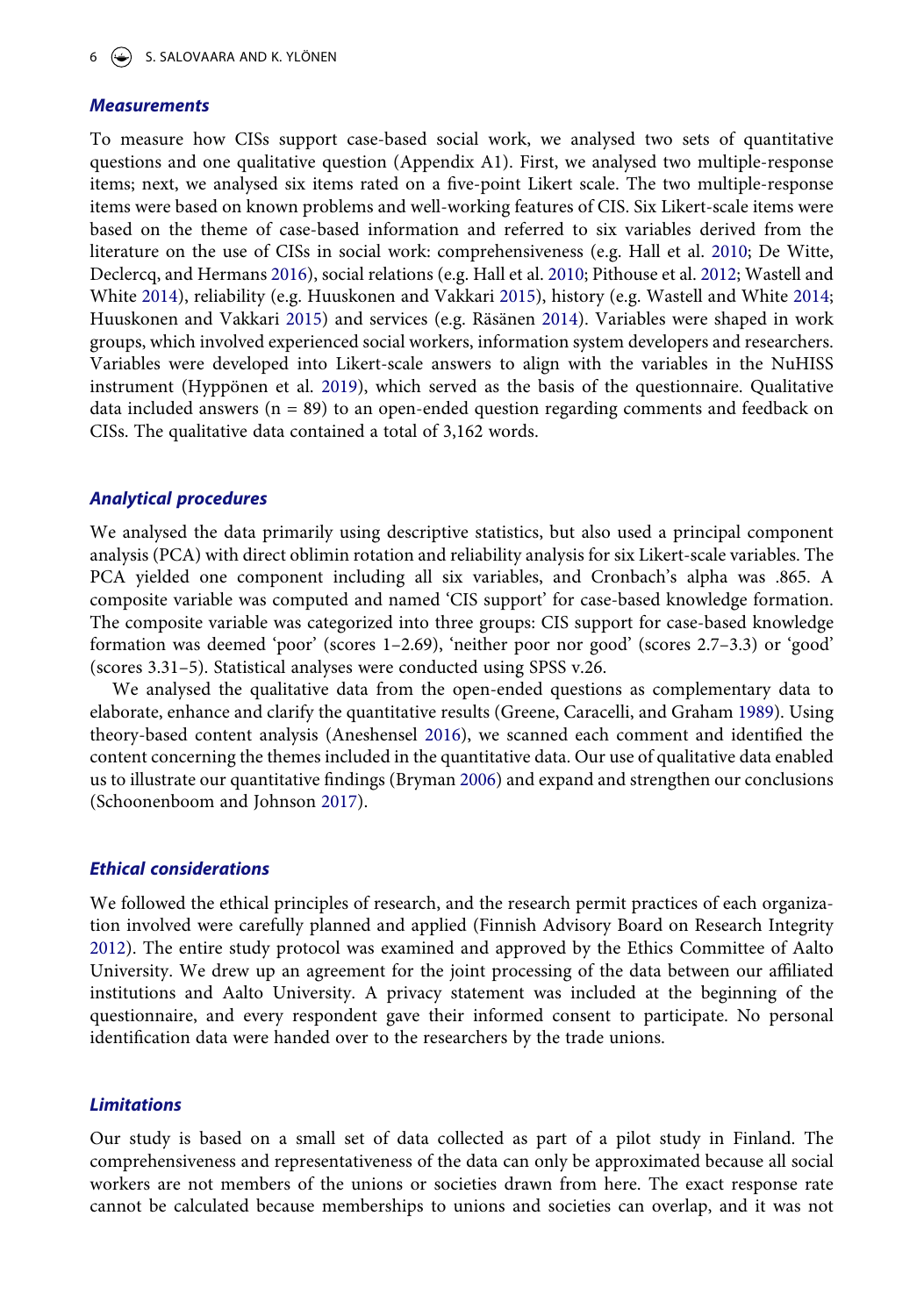possible to send individualised links to the questionnaire due to privacy issues (GDPR). The fact that several brands of CIS are used in social work in Finland must also be considered when applying the results.

#### **Findings**

#### *What works and does not work in current CISs?*

The respondents were presented with lists of 15 known problems and 15 well-working features in CISs and asked to identify those they found applicable (Appendix B1). From the problems list, the most frequently given response was: *You can't get an idea of the client's overall situation at once*  (66%). Other frequently acknowledged problems included *transmitting information from other systems* (62%), *information exchange* and *collaboration between professionals* (49%) and *the need to record the same information in several places* (49%). Because the number of responses was limited and most respondents gave all five responses, it was not possible to deduce whether the less frequently chosen points indicated a lack of problems in those areas. Instead, the list forms an order of precedence of the problems that hamper social workers' practice the most.

From the list of the well-working features in CISs, the most frequently given response was as follows: *Documentation of client information* (43%). This is interesting because 30% of the respondents identified a lack of support for smooth documentation as a problem. Other areas where there was similar division in responses concerned CIS support for communication between professionals. From the identified problems list, a frequently given response was *information exchange* and *collaboration between professionals* (49%), and from the well-working features list, 33% selected *secure communication between professionals*. The results indicate that one-third of the respondents use a CIS that supports secure communication between professionals. This is important for multiprofessional cooperation and is a feature that should be accessible to everyone. However, providing a secure communication tool might not be enough to support actual information exchange and collaboration between professionals.

Only 3% selected *secure communication between a professional and a client* as a well-working feature of their CIS. This is a concern because secure communication can support client engagement and participation.

The respondents' comments to the open-ended question about CISs were generally highly critical and related to the challenges faced when using a CIS. The respondents used adjectives such as clumsy, stiff, difficult to use, miserable, fragmented, slow, old and bad to describe the CIS. Some respondents used CISs that were designed for health care:

The CIS as such is not suitable for social work. Headlines, etc., are clearly built for the needs of health services, not for social work. We have to choose strange titles in both statistics and text that do not describe our work.

Several comments highlighted the need to modernise the systems:

The CIS is no longer an information system of this time, but an ancient relic.

The information system has stagnated into the 1990s.

There were only a few positive comments on the use of a CIS. Those respondents who offered such comments said that the CIS itself was logical, easy to modify, easy to learn or user-friendly. However, these comments also contained critical feedback, such as the following:

The CIS is fairly simple for basic work, but it does not meet modern needs.

Our analysis of the identified problems and well-working features of current CISs revealed that although 43% of the respondents found entering documentation into a CIS easy, many reported that the CIS did not support the retrieval of this information (38%) for use in their daily work, especially in relation to understanding the client's situation (66%) or the stages of the service process (34%). Finnish CISs have largely relied on free-form narrative documentation. This can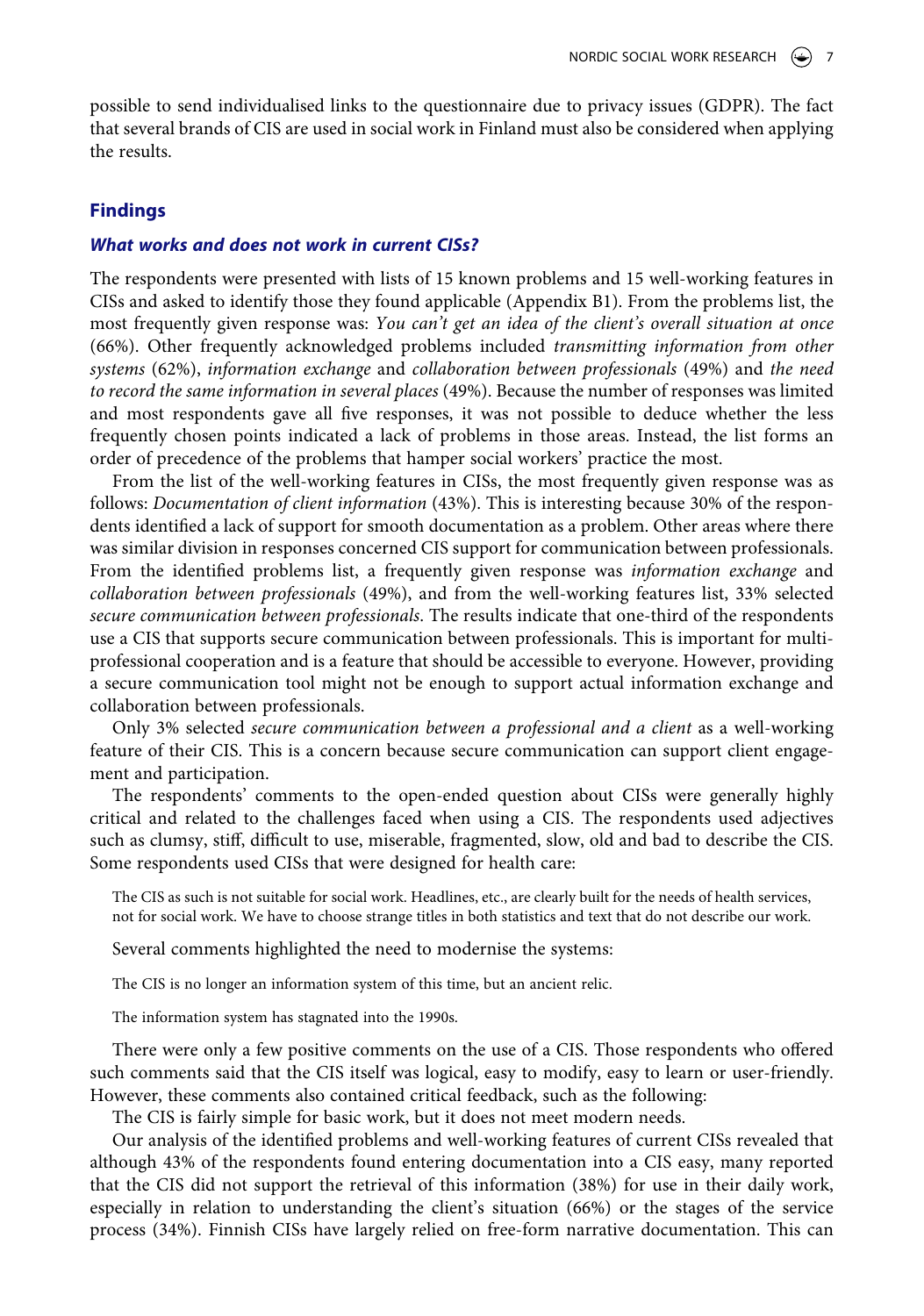#### $8 \quad (*)$  S. SALOVAARA AND K. YLÖNEN

<span id="page-9-0"></span>

| CIS supports the formation of an overall<br>understanding of:                                                | Very<br>good       | Fairly<br>qood        | Neither good nor<br>poor | Fairly<br>poor           | Very<br>poor           | N          |
|--------------------------------------------------------------------------------------------------------------|--------------------|-----------------------|--------------------------|--------------------------|------------------------|------------|
| Up-to-date and reliable understanding of the case<br>Comprehensive and holistic understanding of the<br>case | 5% (15)<br>4% (13) | 39% (119)<br>29% (89) | 19% (58)<br>18% (56)     | 29% (90)<br>38%<br>(115) | 8% (26)<br>11%<br>(34) | 308<br>307 |
| Client's multiprofessional network                                                                           | $2\%$ (5)          | 17% (52)              | 14% (43)                 | 42%<br>(128)             | 26%<br>(80)            | 308        |
| Client's kinship network                                                                                     | $2\%$ (5)          | 10% (31)              | 19% (59)                 | 41%<br>(125)             | 28%<br>(87)            | 307        |
| Client's services (previous, current and planned)                                                            | 4% (11)            | 22% (69)              | 22% (68)                 | 37%<br>(115)             | 15%<br>(45)            | 308        |
| Client's history                                                                                             | 4% (11)            | 31% (96)              | 22% (69)                 | 29% (88)                 | 14%<br>(44)            | 308        |

affect users' experiences regarding ease of documentation. It is also more cumbersome to retrieve relevant information from long narrative texts (see Huuskonen and Vakkari [2013](#page-13-1)), and there are fewer technical tools in use to aid in this task. Current CISs seem dated and do not meet the requirements of social work.

#### *CIS support in forming an understanding of a client's situation*

The respondents were asked to assess how well their current CIS supported forming an overall understanding of a case [\(Table 2](#page-9-0)).

Of all respondents, 68–69% answered that CIS support for understanding clients' multiprofessional or kinship networks was fairly poor or very poor. This is a concern, since understanding clients' social networks is key in case-based social work for understanding clients in their context. One respondent described this issue as follows:

It is difficult . . . not being able to document information about a child and family shared by other family members . . ., even though it is necessary for the child's case. Also, it is too cumbersome to document the same information for all family members involved.

On this point, 52% of the respondents assessed the CIS' support for forming an overall understanding of the client's previous, current and future services as fairly poor or very poor, while 26% reported the support in this area as fairly good or very good.

Some respondents described how national specifications guide the development of the CISs:

The system vendor sometimes argues that our needs cannot be met because they only implement amendments according to the THL demands.

Forty-nine per cent of the respondents assessed the CIS support for gaining a comprehensive and holistic understanding of a client's situation as fairly poor or very poor, whereas 33% reported it as fairly good or very good. It was commonly reported that the information needed was in different information systems and that finding the necessary information was cumbersome for reasons such as a lack of meta-information:

There is no possibility of naming the documents in any way. This creates challenges in practice since each client document must be opened separately in order to figure out the content of the document.

Some respondents explained that it was impossible to manage information in its entirety through the CIS, so they had to resort to other means, such as using an external word processor to write up extencive statements and decisions.

Writing fields are too small in CIS. When you need to write several pages for the administrative court and you have a big screen, then it's nonsensical that you have to fiddle with this little window where there are only five lines of written text visible.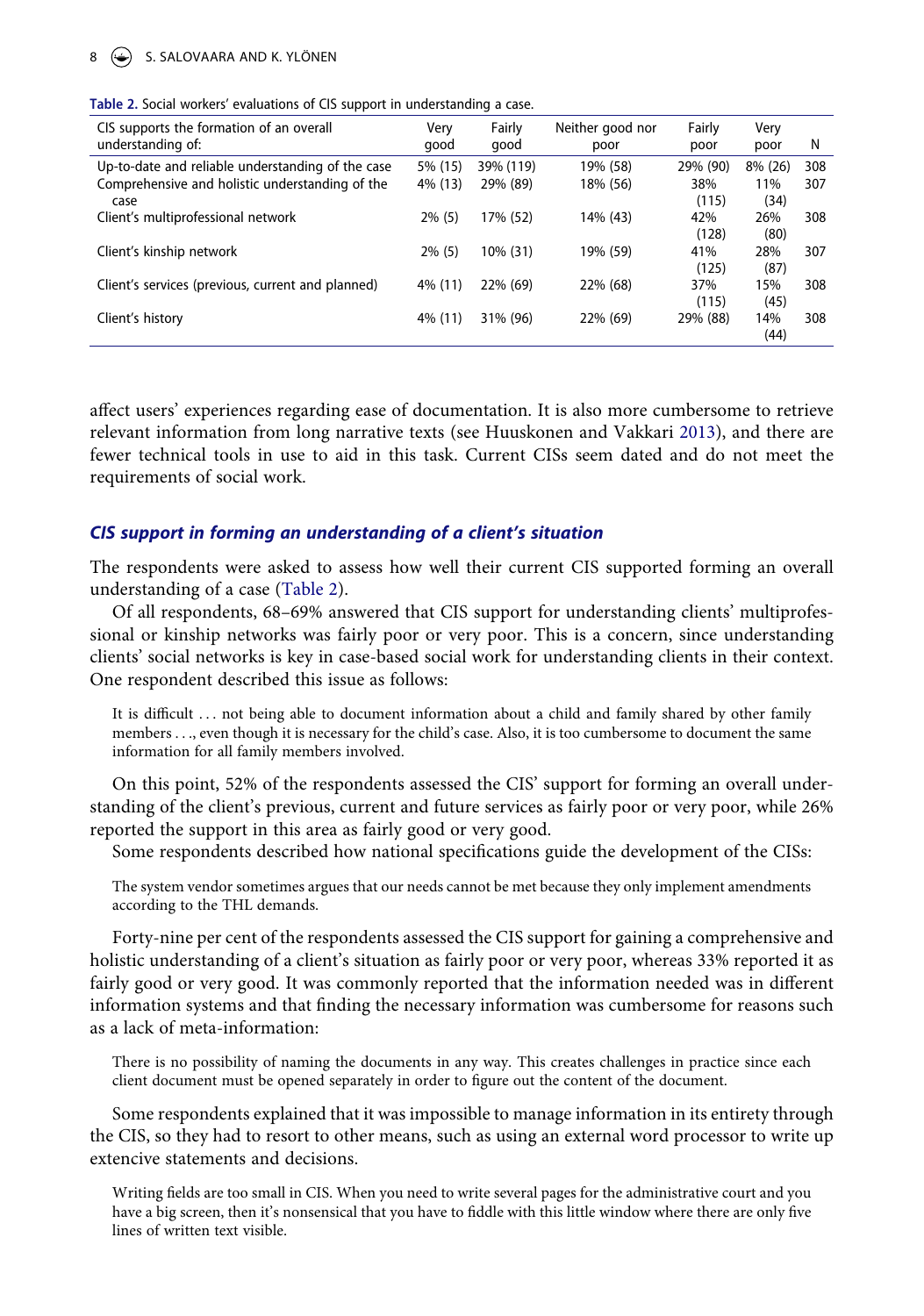Utilizing external solutions to process sensitive client data increases data security and data protection risks, raising ethical concerns.

Of all the respondents, 43% reported that CIS support for forming an overall understanding of a client's history was fairly poor or very poor, whereas 35% reported it as fairly good or very good. Here, 44% of the respondents assessed CIS support for forming an up-to-date and reliable understanding of a client's situation as fairly good or very good, and 37% reported it as fairly poor or very poor.

Some respondents reported that it was difficult to outline a client's history because the CIS did not provide a comprehensive picture of the case, mostly because information is spread across several systems or fragmented in different parts of the system:

The summary form should include family information, the reason for initial contact, and encounter dates so that we would not have to search this information every time. This is very time-consuming.

Some respondents also requested visualization and graphical tools to be able to perceive the client's history and overall situation.

#### *CIS' (overall) support for case-based knowledge formation and barriers for development*

[Figure 1](#page-10-0) shows the respondents' overall judgment of CIS support for case-based knowledge formation, based on a PCA.

In total, 57% of the overall responses regarding CIS support for case-based knowledge formation described poor support, whereas 24% reported good support. This reveals that there is a lot of room for improvement of current CISs. Some of the respondents perceived the CIS as a burden and explained that their needs and wishes for developing the CIS were not heard, mostly because of managerial or governmental restrictions:

Responsibility has been with senior management who do not use the CIS.

Unfortunately, some of the client work has to be carried out on the CIS's terms.

The CIS's operation should conform to the user's needs, not the other way around.

<span id="page-10-0"></span>

Figure 1. CIS support for case-based knowledge formation (n = 308).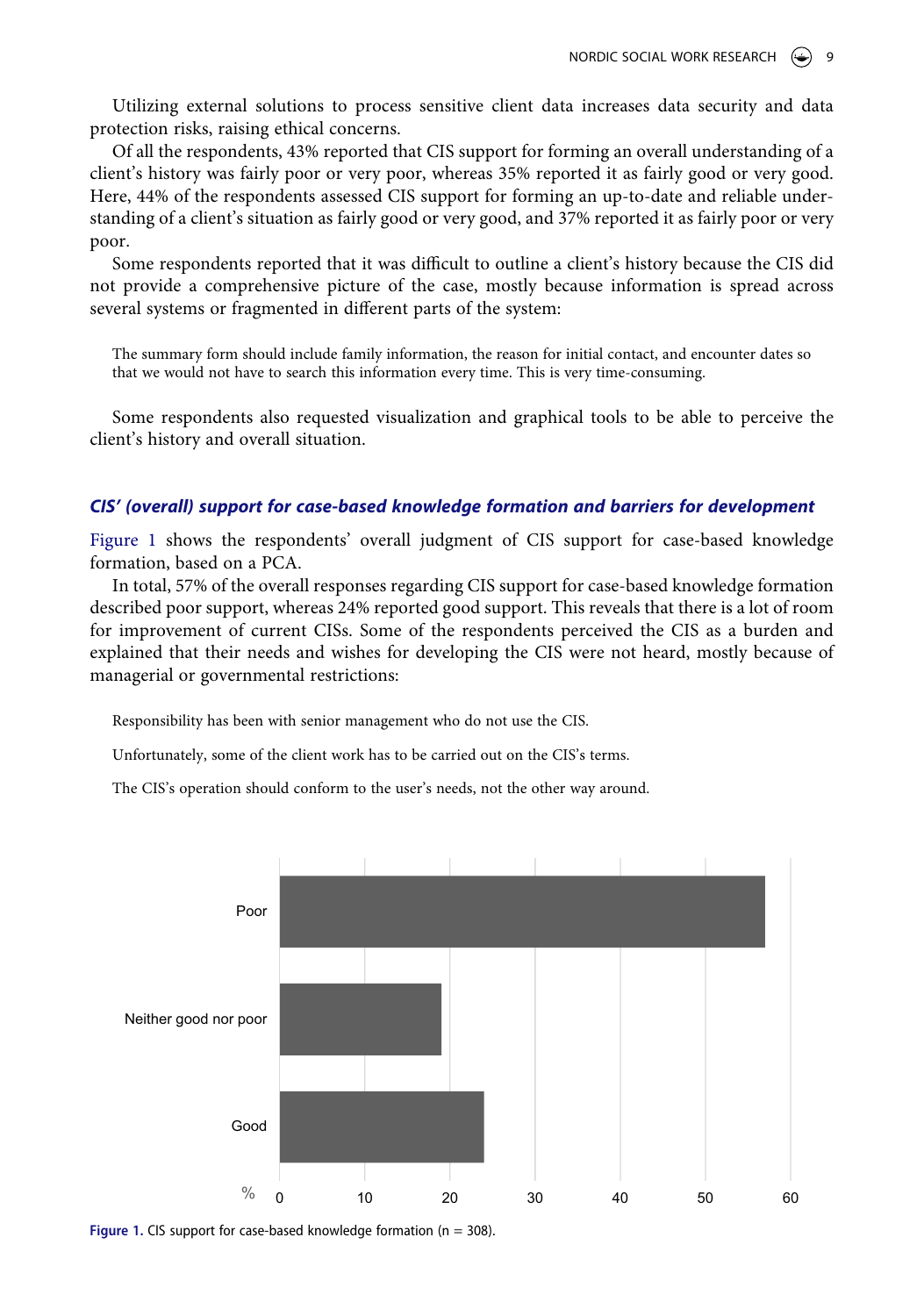Some respondents also explained that developments were hindered because of financial restraints or postponed while waiting for a new system. In some responses, it was not clear who was responsible for decisions related to the development of the CIS.

#### **Discussion**

Our main finding is that Finnish CISs do not provide sufficient support for case-based social work for the majority of social workers, although there are some who perceive CIS support as adequate. Our study shows that although CISs generally serve well for storing and documenting information on cases, they serve poorly in terms of providing social workers with the essential information they need when working with clients (see also Hall et al. [2010](#page-13-2); Huuskonen and Vakkari [2013](#page-13-1)). The main deficiency was the CISs' lack of support for obtaining a comprehensive understanding of a case. The CIS support was found to be poorest in the area of determining clients' social networks, even though this is essential for case-based social work and for understanding clients in their context (Gitterman and Germain [2008;](#page-13-3) Hall et al. [2010](#page-13-2); Richmond [1901,](#page-14-7) [1917](#page-14-8)). This deficiency obstructs social workers' access to the information they need, severely hampering the case-based knowledge formation process. Our results confirm those of previous studies on CISs' deficiencies in relation to obtaining a holistic view of a case (Hall et al. [2010](#page-13-2); Huuskonen and Vakkari [2013](#page-13-1), [2015](#page-13-7); Pithouse et al. [2012](#page-14-14)). Inaccuracy of recorded information (see Huuskonen and Vakkari [2015\)](#page-13-7) was not among social workers' main concerns, although over a third did report challenges in this area. In many social work tasks, obtaining reliable and sufficient information about a case is critical, and CISs play a crucial role in facilitating this (Fitch [2019;](#page-13-6) Räsänen [2014](#page-14-12)). Our study identifies deficiencies in CISs' support for communication and information exchange between social workers, clients and their networks. In order to facilitate collective knowledge formation and cooperation, CISs should be developed to provide secure and accessible communication tools (Gillingham [2014](#page-13-9); Pohjola and Korhonen [2014](#page-14-11); Räsänen [2014](#page-14-12)).

We identified several reasons for CISs' lack of support for the case-based knowledge formation process. The fragmentation of information across different systems and organizations and the lack of visualization tools, summaries, meta-level information and clear documentation practices, along with technical barriers, were all found to hinder social workers' access to necessary case-based information, forcing them to develop other ways to manage case-based information. These workarounds can save time and support in task performance, but also pose a threat to data security (De Witte, Declercq, and Hermans [2016;](#page-13-0) Huuskonen and Vakkari [2013\)](#page-13-1). Technical barriers and shortages were a surprising finding in this area considering the sophisticated technological innovations of today. It has been decades since ideas of computerizing and visualizing case-based information in a graphic way to make it available for utilization in social work practice were proposed (Mattaini and Kirk [1991\)](#page-14-13). With advances in modern technology, it should be possible to develop solutions that can express the diversity and complexity of cases and describe clients in their social and relational contexts (Wastell and White [2014](#page-15-6)). Indeed, our study shows that most Finnish CISs are dated and do not meet the requirements of social work.

Recent advances in national social and healthcare information management in Finland based on the national strategy have shaped CIS development by establishing a common structure for them (Ministry of Social Affairs and Health [2015](#page-14-2)). Our results indicate that this CIS structure shapes and determines social work practice, including social work processes and client work (also Gillingham and Graham [2016](#page-13-11); White et al. [2010\)](#page-15-7) and there appears to be some tension between the established structure of CIS and social work practice. We suggest this as area for further research. Also, our study shows that the ambitious objectives of national strategy to advance the utilization of information at different levels of service system (Ministry of Social Affairs and Health [2015](#page-14-2)) are far from being met in municipal social work practice. This raises the following concerns: Have the measures focused too much on professionals as producers of information for organizational and national information needs? This would indicate prioritization of managerial needs over those of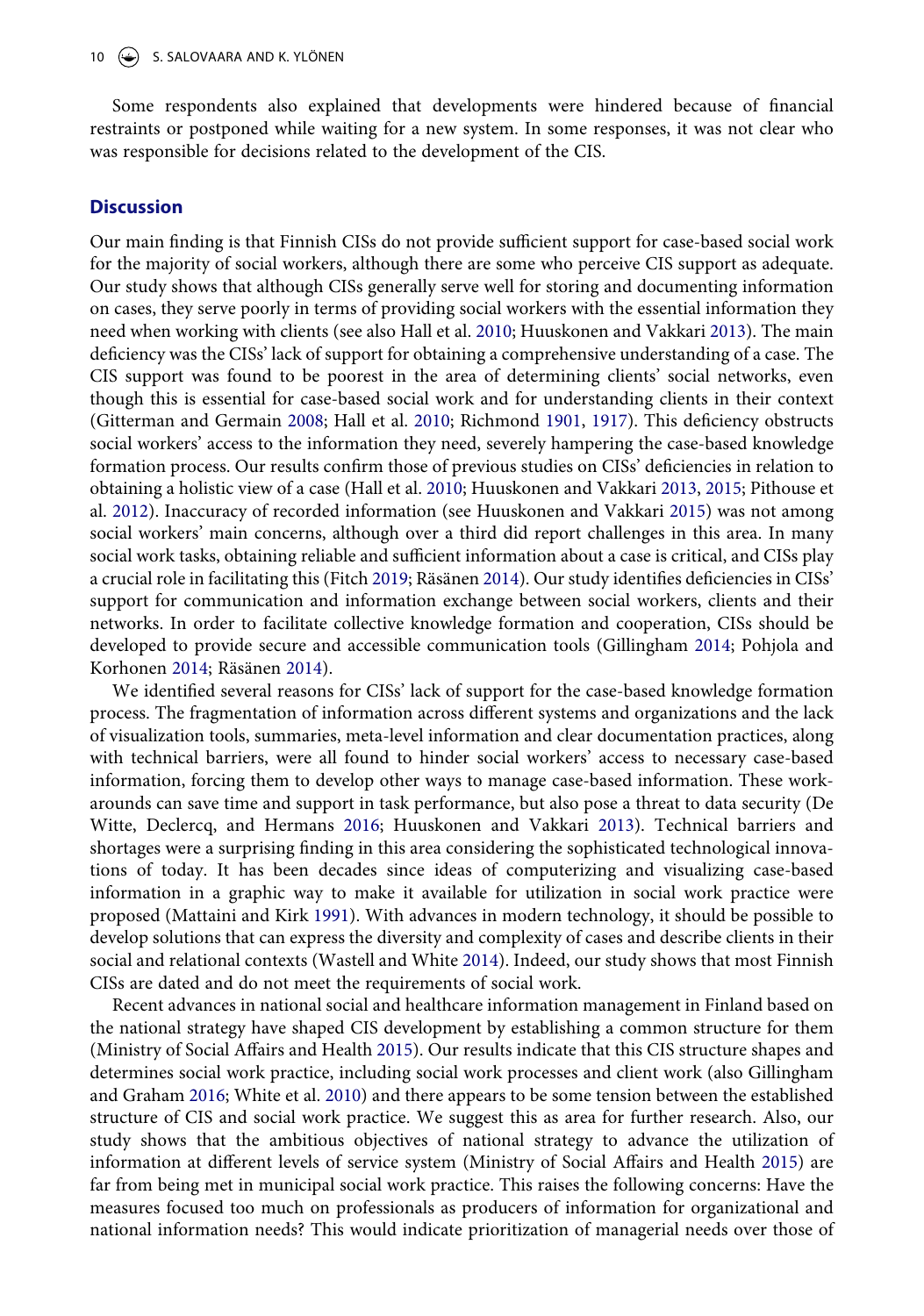social workers (also Gillingham [2014;](#page-13-9) Devlieghere and Roose [2019;](#page-13-10) Koskinen [2014;](#page-14-16) Wastell and White [2014](#page-15-6)). However, information is actively used in social work practice, and as our study shows, the need for case-based information is well recognised in municipal social work. If social workers are expected to be productive and respond to current demands, they should have access to the necessary tools to meet the substantive requirements of this demanding, knowledge-intensive work. A CIS should not be understood as a stand-alone system (Tuomi [1999\)](#page-15-5), so it is essential to understand the process of case-based knowledge formation in the context of social work and the role of a CIS in this process.

It is an ethical responsibility of social workers to acknowledge the possible challenges that technology might place on social work (International Federation of Social Workers [2018](#page-14-20)). Previous studies have shown that some social workers perceive technology as a threat that constrains and de-professionalizes social work practice (Parrott and Madoc-Jones [2008;](#page-14-18) Parton and Kirk [2010\)](#page-14-17). However, our study identifies CISs as a central tool in the case-based knowledge formation process in modern social work practice. At best, a CIS supports the formation of a comprehensive and timely understanding of a case with input from different actors, facilitating the recording, storage, transfer, retrieval and use of the information necessary to achieve the objectives of social work (Fitch [2019](#page-13-6); Räsänen [2014](#page-14-12)). The positive experiences on CISs support in understanding a case are worth investigating in the future in order to identify the well-working features and technical solutions within CISs that enable case-based knowledge formation. This would support further CIS development. Social workers should be offered opportunities to influence the development of the CIS before and after deployment, an aim that is included in the national strategy (Martikainen et al. [2020](#page-14-19); Ministry of Social Affairs and Health [2015\)](#page-14-2). Considering our results, CIS deployment would also benefit from more collaborative research on social work and information systems and the development of specific expertise, such as social informatics (Gillingham [2011;](#page-13-8) Lagsten and Andersson [2018](#page-14-15)).

In the past, aspects of CISs have been studied in relation to certain fields of Finnish case-based social work, such as social emergency services (Räsänen [2014](#page-14-12)) and child welfare (Huuskonen and Vakkari [2013;](#page-13-1) Koskinen [2014\)](#page-14-16). However, an extensive study encompassing different areas of social work has not been carried out before. Our study presents one possible way of identifying and measuring the support provided by CISs for case-based social work. This is the first version of an instrument developed for a nationwide social welfare study. Based on our study, the instrument appears to be valid, but there is also room for improvement. Here, the instrument produced a clear result: Current CISs do not yet adequately serve the majority of social workers in supporting casebased social work. Our study confirmed the challenges identified in previous qualitative studies, highlighting the fact that the problems identified are widespread across the nation and have not yet been resolved, despite the provision of comprehensive documentation training for social workers (see Huuskonen and Vakkari [2015\)](#page-13-7).

#### **Acknowledgments**

We acknowledge our supervisors, professors Merja Laitinen and Marjo Kuronen, associate professor Sakari Taipale and university lecturer Mari Kivistö for very helpful and encouraging comments and discussions. We also thank the members of the research project in the pilot study, the individuals who participated in the design of the survey and the social welfare professionals who responded to the survey. We thank the following parties for their cooperation in distributing the survey: Talentia, JHL and the Social Work Research Society.

#### **Disclosure statement**

No potential conflict of interest was reported by the author(s).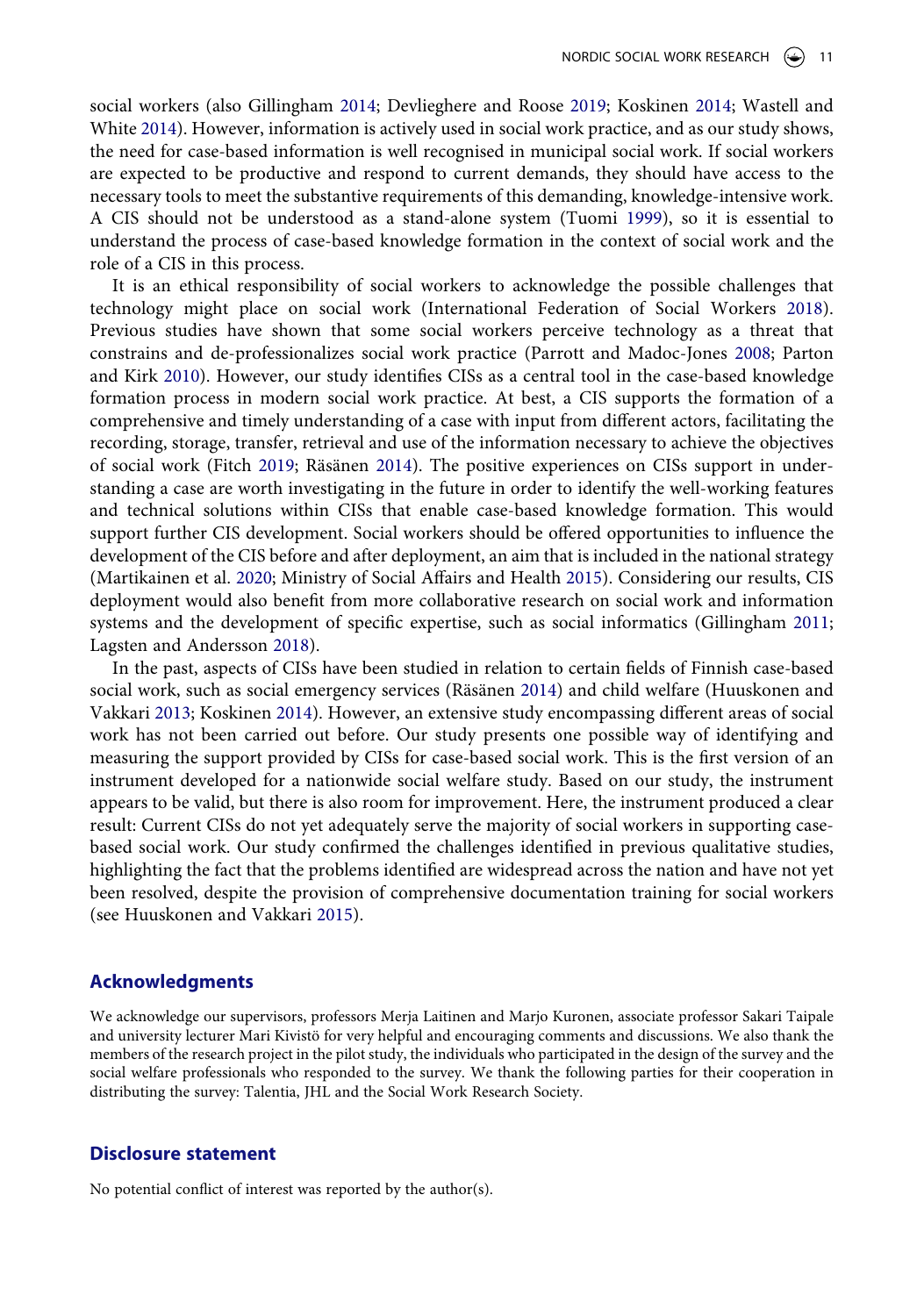#### **Funding**

This work was supported by the Foundation for Municipal Development under Grant number Kunnallisalan kehittämissäätiö 20200138.

### **ORCID**

Samuel Salovaara **http://orcid.org/0000-0001-7818-8427** Katri Ylönen **http://orcid.org/0000-0003-4356-5178** 

#### **Submission for a special issue**

Social Work Technology: Explorations and reflections on the technological 'nature' of social work

#### **References**

- <span id="page-13-15"></span><span id="page-13-14"></span>Aneshensel, C. S. [2016](#page-7-0). *Theory-based Data Analysis for the Social Sciences*. 2nd ed. Los Angeles: SAGE Publications . Bryman, A. [2006](#page-7-1). "Integrating Quantitative and Qualitative Research: How Is It Done?" *Qualitative Research* 6 (1):
- 97–113. doi:[10.1177/1468794106058877.](https://doi.org/10.1177/1468794106058877)
- <span id="page-13-0"></span>De Witte, J., A. Declercq, and K. Hermans. [2016](#page-3-0). "Street-level Strategies of Child Welfare Social Workers in Flanders: The Use of Electronic Client Records in Practice." *British Journal of Social Work* 46 (5): 1249–1265. doi:[10.1093/](https://doi.org/10.1093/bjsw/bcv076) bisw/bcv076.
- <span id="page-13-10"></span>Devlieghere, J., and R. Roose. [2019](#page-5-0). "Documenting Practices in Human Service Organisations through Information Systems: When the Quest for Visibility Ends in Darkness." *Social Inclusion* 7 (1): 207–217. doi:[10.17645/si.](https://doi.org/10.17645/si.v7i1.1833) [v7i1.1833.](https://doi.org/10.17645/si.v7i1.1833)
- <span id="page-13-5"></span>Eskola, M. [2003](#page-4-0). "Suomalaisen Yhteiskunnan Sosiaalityön Kuva [An Image of Social Work in Finnish Society]." In *Sosiaalihuollon Näköaloja [Social Welfare Perspectives]* (Tampere: Tampere University). U. Kuotola, M. Eskola, B. Koskiaho, H. Laitinen, A. Nieminen, G. Walls, and P. Kolari, edited by. 23–52. Accessed 1 March 2021 [http://hdl.](http://hdl.handle.net/10224/3861) [handle.net/10224/3861](http://hdl.handle.net/10224/3861)
- <span id="page-13-16"></span>Finnish Advisory Board on Research Integrity. [\(2012\)](#page-7-2). "*Responsible Conduct of Research and Procedures for Handling Allegations of Misconduct in Finland* Accessed 1 3 2021." [https://tenk.fi/sites/tenk.fi/files/HTK\\_ohje\\_2012.pdf](https://tenk.fi/sites/tenk.fi/files/HTK_ohje_2012.pdf)
- <span id="page-13-6"></span>Fitch, D. [2019.](#page-4-1) "Using Data to Improve Client Services." In *Digital Social Work. Tools for Practice with Individuals, Organizations, and Communities*, edited by L. Goldking, L. Wolf, and P. Freddolino, 109–125, New York: Oxford University Press.
- <span id="page-13-11"></span>Gillingham, P., and T. Graham. [2016](#page-5-1). "Designing Electronic Information Systems for the Future: Social Workers and the Challenge of New Public Management." *Critical Social Policy* 36 (2): 187–204. doi:[10.1177/0261018315620867](https://doi.org/10.1177/0261018315620867).
- <span id="page-13-8"></span>Gillingham, P. [2011.](#page-4-2) "Computer-based Information Systems and Human Service Organisations: Emerging Problems and Future Possibilities." *Australian Social Work* 64 (3): 299–312. doi:[10.1080/0312407X.2010.524705.](https://doi.org/10.1080/0312407X.2010.524705)
- <span id="page-13-9"></span>Gillingham, P. [2014](#page-5-2). "Electronic Information Systems and Social Work: Who are We Designing For?" *Practice: Social Work in Action* 26 (5): 313–326. doi:[10.1080/09503153.2014.958454](https://doi.org/10.1080/09503153.2014.958454).
- <span id="page-13-3"></span>Gitterman, A., and C. B. Germain. [2008.](#page-3-1) *The Life Model of Social Work Practice: Advances in Knowledge and Practice*. 3rd ed. New York: Columbia University Press.
- <span id="page-13-13"></span>Greene, J. C., V. J. Caracelli, and W. F. Graham. [1989.](#page-7-3) "Toward a Conceptual Framework for Mixed-method Evaluation Designs." *Educational Evaluation and Policy Analysis* 11 (3): 255–274. doi:[10.3102/](https://doi.org/10.3102/01623737011003255) [01623737011003255](https://doi.org/10.3102/01623737011003255).
- <span id="page-13-2"></span>Hall, C., N. Parton, S. Peckover, and S. White. [2010](#page-3-2). "Child-centric Information and Communication Technology (ICT) and the Fragmentation of Child Welfare Practice in England." *Journal of Social Policy* 39 (3): 393–413. doi:[10.1017/S0047279410000012.](https://doi.org/10.1017/S0047279410000012)
- <span id="page-13-1"></span>Huuskonen, S., and P. Vakkari. [2013](#page-3-0). "'I Did It My Way': Social Workers as Secondary Designers of a Client Information System." *Information Processing & Management* 49 (1): 380–391. doi:[10.1016/j.ipm.2012.05.003](https://doi.org/10.1016/j.ipm.2012.05.003).
- <span id="page-13-7"></span>Huuskonen, S., and P. Vakkari. [2015.](#page-4-3) "Selective Clients' Trajectories in case Files: Filtering Out Information in the Recording Process in Child Protection." *British Journal of Social Work* 45 (3): 792–808. doi:[10.1093/BJSW/](https://doi.org/10.1093/BJSW/BCT160) [BCT160](https://doi.org/10.1093/BJSW/BCT160).
- <span id="page-13-12"></span>Hyppönen, H., J. Kaipio, T. Heponiemi, T. Lääveri, A. M. Aalto, J. Vänskä, and M. Elovainio. [2019.](#page-6-1) "Developing the National Usability-focused Health Information System Scale for Physicians: Validation Study." *Journal of Medical Internet Research* 21 (5): e12875. doi:[10.2196/12875](https://doi.org/10.2196/12875).
- <span id="page-13-4"></span>International Federation of Social Workers. ([2014](#page-4-4)). "*Global Definition of Social Work* Accessed 1 March 2021." <https://www.ifsw.org/what-is-social-work/global-definition-of-social-work/>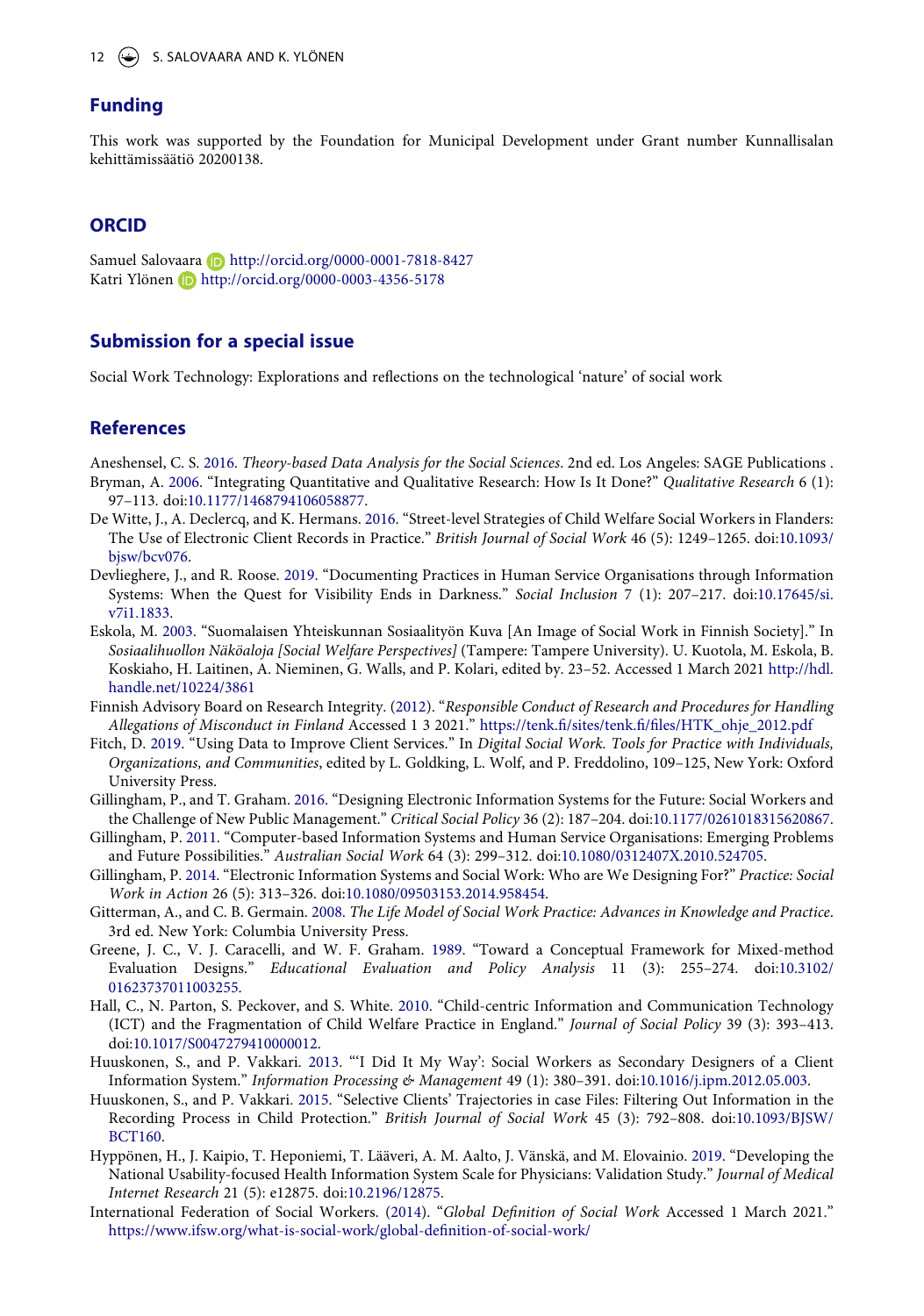- <span id="page-14-20"></span>International Federation of Social Workers. ([2018\)](#page-5-3). "*Global Social Work Statement of Ethical Principles* Accessed 1 March 2021." <https://www.ifsw.org/global-social-work-statement-of-ethical-principles/>
- <span id="page-14-0"></span>Jormanainen, V., K. Parhiala, and M. Rötsä. [2019](#page-2-1). "Kuntien Sosiaalitoimen Sähköiset Asiakastietojärjestelmät Vuonna 2017. [Social Care Client Information Systems in Finnish Municipality Social Services in 2017]." *Finnish Journal of eHealth and eWelfare* 11 (1–2): 125–138. doi:[10.23996/fjhw.76835.](https://doi.org/10.23996/fjhw.76835)
- <span id="page-14-10"></span>Kääriäinen, A. [2016.](#page-4-0) "Sosiaalityön Dokumentointi: Suhde Tietoon Ja Toimintaan [Documentation of Social Work: The Relationship between Knowledge and Action]." In *Vastavuoroinen Sosiaalityö [Reciprocal Social Work]*, edited by M. Törrönen, K. Hänninen, P. Jouttimäki, T. Lehto-Lundén, P. Salovaara, and M. Veistilä, 189–197, Helsinki: Gaudeamus.
- <span id="page-14-16"></span>Koskinen, R. [2014](#page-5-4). "One Step Further from Detected Contradictions in a Child Welfare unit—A Constructive Approach to Communicate the Needs of Social Work When Implementing ICT in Social Services." *European Journal of Social Work* 17 (2): 266–280. doi:[10.1080/13691457.2013.802663.](https://doi.org/10.1080/13691457.2013.802663)
- <span id="page-14-4"></span>Kuusisto-Niemi, S., M. Ryhänen, and H. Hyppönen [\(2018](#page-3-3)). "*Tieto- Ja Viestintäteknologian Käyttö Sosiaalihuollossa Vuonna 2017* [Use of Information and Communication Technology in Social Welfare in 2017]." National Institute for Health and Welfare (THL) Accessed 1 March 2021. Report No. 1/2018. [http://urn.fi/URN:ISBN:978-952-343-](http://urn.fi/URN:ISBN:978-952-343-044-0) [044-0](http://urn.fi/URN:ISBN:978-952-343-044-0)
- <span id="page-14-15"></span>Lagsten, J., and A. Andersson. [2018](#page-5-5). "Use of Information Systems in Social Work – Challenges and an Agenda for Future Research." *European Journal of Social Work* 21 (6): 850–862. doi:[10.1080/13691457.2018.1423554](https://doi.org/10.1080/13691457.2018.1423554).
- <span id="page-14-3"></span>Martikainen, S., J. Viitanen, M. Korpela, and T. Lääveri. [2012.](#page-3-4) "Physicians' Experiences of Participation in Healthcare IT Development in Finland: Willing but Not Able." *International Journal of Medical Informatics* 81 (2): 98–113. doi:[10.1016/j.ijmedinf.2011.08.014.](https://doi.org/10.1016/j.ijmedinf.2011.08.014)
- <span id="page-14-19"></span>Martikainen, S., S. Salovaara, K. Ylönen, E. Tynkkynen, J. Kaipio, M. Tyllinen, and T. Lääveri. [2020](#page-5-6). "Sosiaalialan Ammattilaiset Halukkaita Osallistumaan Asiakastietojärjestelmien Kehittämiseen – Osallistumistavoissa Kehitettävää. [Social Professionals Willing to Participate in the Development of CISs – The Methods of Participation Need to Be Developed.]." *Finnish Journal of eHealth and eWelfare* 12 (3): 270–285. doi:[10.23996/](https://doi.org/10.23996/fjhw.96084) [fjhw.96084](https://doi.org/10.23996/fjhw.96084).
- <span id="page-14-13"></span>Mattaini, M. A., and S. A. Kirk. [1991](#page-4-5). "Assessing Assessment in Social Work." *Social Work* 36 (3): 260–266. doi:[10.1093/sw/36.3.260](https://doi.org/10.1093/sw/36.3.260).
- <span id="page-14-2"></span>Ministry of Social Affairs and Health. ([2015\)](#page-3-5). "*Information to Support Well-being and Service Renewal. eHealth and eSocial Strategy 2020*." Edita Prima Accessed 1 March 2021. <http://urn.fi/URN:ISBN:978-952-00-3575-4>
- <span id="page-14-9"></span>Niskala, A. [\(2008](#page-4-6)). "*Salatusta Suhteesta Kahden Kimppaan: Analyysi Sosiaalityön Prosessin Rakentumisesta* [From Secret Affair to Tentative Partnership - How the Process of Social Work Is Constructed]" [Doctoral dissertation University of Lapland Accessed 1 March 2021]. <https://lauda.ulapland.fi/handle/10024/61750>
- <span id="page-14-18"></span>Parrott, L., and I. Madoc-Jones. [2008.](#page-5-7) "Reclaiming Information and Communication Technologies for Empowering Social Work Practice." *Journal of Social Work* 8 (2): 181–197. doi:[10.1177/1468017307084739](https://doi.org/10.1177/1468017307084739).
- <span id="page-14-17"></span>Parton, N., and S. Kirk. [2010.](#page-5-8) "The Nature and Purposes of Social Work." In *The SAGE Handbook of Social Work Research*, edited by I. Shaw, K. Briar-Lawson, and J. Orme, 23–36. London: SAGE Publications . doi:[10.4135/](https://doi.org/10.4135/9780857021106.n2) [9780857021106.n2.](https://doi.org/10.4135/9780857021106.n2)
- <span id="page-14-1"></span>Pentikäinen, M., A. Kärkkäinen, J. Mykkänen, J. Penttinen, K. Hyppönen, T. Siira, and M. Jalonen ([2019](#page-2-2)). "*Sosiaali-Ja Terveydenhuollon Asiakas- Ja Potilastietojen Kansallinen Kokonaisarkkitehtuuri* [National Enterprise Architecture of Social and Health Care Client and Patient Data]." National Institute for Health and Welfare (THL) Accessed 1 March 2021. <http://urn.fi/URN:NBN:fi-fe2019112043351>
- <span id="page-14-14"></span>Pithouse, A., K. Broadhurst, C. Hall, S. Peckover, D. Wastell, and S. White. [2012](#page-4-2). "Trust, Risk and the (Mis) management of Contingency and Discretion through New Information Technologies in Children's Services." *Journal of Social Work* 12 (2): 158–178. doi:[10.1177/1468017310382151.](https://doi.org/10.1177/1468017310382151)
- <span id="page-14-11"></span>Pohjola, P., and S. Korhonen. [2014.](#page-4-0) "Social Work as Knowledge Work: Knowledge Practices and Multi-professional Collaboration." *Nordic Social Work Research* 4 (sup1): 26–43. doi:[10.1080/2156857X.2014.926285](https://doi.org/10.1080/2156857X.2014.926285).
- <span id="page-14-12"></span>Räsänen, J.-M. ([2014\)](#page-4-7). "*Tietotekniikkaan Pohjautuva Asiakastiedon Käyttö Sosiaalipäivystyksessä: Etnometodologinen Puheen Ja Vuorovaikutuksen Tutkimus*. [Information Technology-based Use of Client Information in Emergency Social Services: Ethnomethodological Study of Talk and Interaction]." [Doctoral dissertation, University of Tampere]. Tampere University Press.
- <span id="page-14-8"></span>Richmond, M. E. [\(1917\)](#page-4-8). "*Social Diagnosis*." Russel Sage Foundation Accessed 1 March 2021. [https://archive.org/](https://archive.org/stream/socialdiagnosis00richiala/socialdiagnosis00richiala_djvu.txt) [stream/socialdiagnosis00richiala/socialdiagnosis00richiala\\_djvu.txt](https://archive.org/stream/socialdiagnosis00richiala/socialdiagnosis00richiala_djvu.txt)
- <span id="page-14-7"></span>Richmond, M. E. [\(1901](#page-3-6)). "Charitable Co-operation." In I. C. Barrows (Ed.), *Proceedings of the National Conference of Charities and Correction* May 9–15, 1901 Washington, D.C. (pp. 298–313). George H. Ellis.
- <span id="page-14-6"></span><span id="page-14-5"></span>Richmond, M. E. [1922](#page-3-2). *What Is Social Case Work? An Introductory Description*. New York: Russel Sage Foundation. Sarwar, A., and M. Harris. [2019](#page-3-0). "Children's Services in the Age of Information Technology: What Matters Most to Frontline Professionals." *Journal of Social Work* 19 (6): 699–718. doi:[10.1177/1468017318788194.](https://doi.org/10.1177/1468017318788194)
- <span id="page-14-21"></span>Schoonenboom, J., and B. Johnson. [2017](#page-7-4). "How to Construct a Mixed Methods Research Design." *KZfSS Kölner Zeitschrift für Soziologie und Sozialpsychologie* 69 (S2): 107–131. doi:[10.1007/s11577-017-0454-1](https://doi.org/10.1007/s11577-017-0454-1).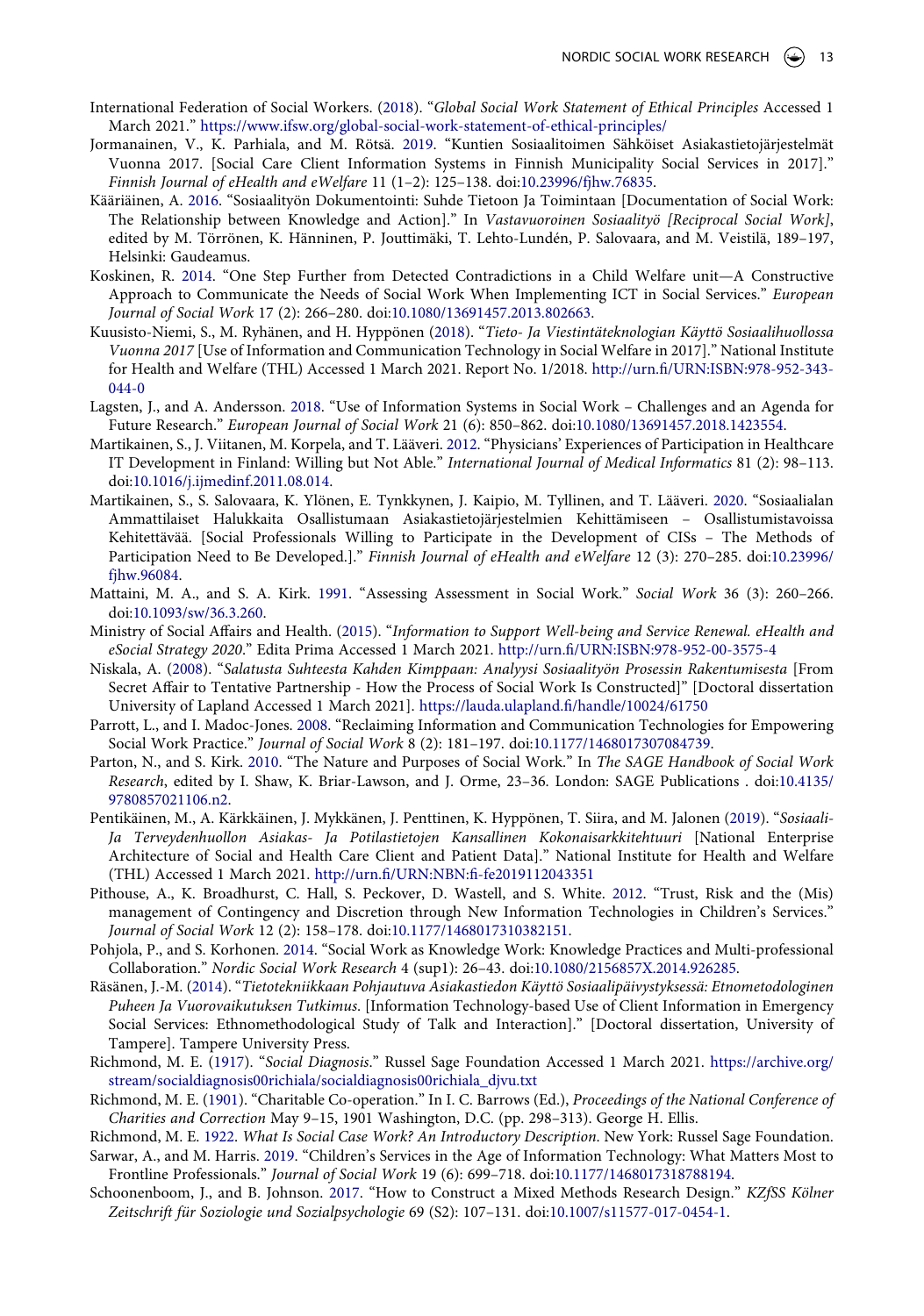#### 14  $\left(\frac{1}{2}\right)$  S. SALOVAARA AND K. YLÖNEN

- <span id="page-15-2"></span>Seppälä, A., and K. Puranen ([2019](#page-3-7)). "*Sote-tieto Hyötykäyttöön 2020 Strategian Väliarviointi: Loppuraportti 14. 11.2018*. Sosiaali- Ja Terveysministeriön Raportteja Ja Muistioita 2019: 1.[Interim Evaluation of the eHealth and eSocial Strategy 2020: Final Report, 14 November 2018]." Ministry of Social Affairs and Health Accessed 1 March 2021. Report No. 1/2019. <http://urn.fi/URN:ISBN:978-952-00-4023-9>
- <span id="page-15-0"></span>The Act on the Electronic Processing of Client Data in Healthcare and Social Welfare. [159/2007](#page-2-3) Accessed 1 March 2021. <https://www.finlex.fi/fi/laki/ajantasa/2007/20070159>
- <span id="page-15-3"></span>The Social Welfare Act. [\[1301\] 2014](#page-4-9) Accessed 1 March 2021. <https://www.finlex.fi/fi/laki/alkup/2014/20141301>
- <span id="page-15-4"></span>Trevithick, P. [2008.](#page-4-10) "Revisiting the Knowledge Base of Social Work: A Framework for Practice." *British Journal of Social Work* 38 (6): 1212–1237. doi:[10.1093/bjsw/bcm026.](https://doi.org/10.1093/bjsw/bcm026)
- <span id="page-15-5"></span>Tuomi, I. [1999](#page-4-11). "Data Is More than Knowledge: Implications of the Reversed Knowledge Hierarchy for Knowledge Management and Organizational Memory." *Journal of Management Information Systems* 16 (3): 103–117. doi:[10.1080/07421222.1999.11518258.](https://doi.org/10.1080/07421222.1999.11518258)
- <span id="page-15-6"></span>Wastell, D., and S. White. [2014.](#page-5-9) "Making Sense of Complex Electronic Records: Socio-technical Design in Social Care." *Applied Ergonomics* 45 (2): 143–149. doi:[10.1016/j.apergo.2013.02.002](https://doi.org/10.1016/j.apergo.2013.02.002).
- <span id="page-15-7"></span>White, S., D. Wastell, K. Broadhurst, and C. Hall. [2010.](#page-5-8) "When Policy Overleaps Itself: The 'Tragic Tale' of the Integrated Children's System." *Critical Social Policy* 30 (3): 405–429. doi:[10.1177/0261018310367675.](https://doi.org/10.1177/0261018310367675)
- <span id="page-15-1"></span>Ylönen, K., S. Salovaara, J. Kaipio, M. Tyllinen, E. Tynkkynen, S. Hautala, and T. Lääveri. [2020](#page-3-8). "Sosiaalialan Asiakastietojärjestelmissä Paljon Parannettavaa: Käyttäjäkokemukset 2019. [Much to Be Improved in Social Welfare Client Information Systems: User Experiences 2019]." *Finnish Journal of eHealth and eWelfare* 12 (1): 30–43. doi:[10.23996/fjhw.88583.](https://doi.org/10.23996/fjhw.88583)

# **Appendix A1**

Original questions in the order and as presented in the survey questionnaire:

**Please evaluate (On a scale 1 (very well)–5 (very badly), how well does the (CIS trademark you currently use) support social welfare professional in forming an overall understanding of the following**:

- Up-to-date and reliable understanding of the client's situation
- Comprehensive and holistic understanding of the client's situation
- The client's multiprofessional network
- The client's kinship network
- The client's history
- The client's services (previous, current and future services)?

#### **Which problems identified in the current CISs hamper social welfare professionals work most?** Select up to 5 most important development targets.

- It is not possible to get an idea of the client's overall situation at once.
- Information/data is not transmitted from other systems.
- Does not support collaboration and information exchange between professionals.
- The same information has to be recorded in several places (e.g. for different family members).
- Retrieving information from client information is cumbersome and time-consuming.
- There is no clear and/or comprehensive picture of the stages of the client process.
- Does not support smooth documentation of client information (e.g. checklists, templates, phrases are incomplete).
- Evaluation and effectiveness indicators are missing or not supported by the CIS.
- Making an official decision in the system is multistep and cumbersome.
- Use requires a lot of remembering.
- Does not guide the implementation of work steps and progress between them.
- Views and actions cannot be customised per employee (e.g. views, favourites, phrases).
- The implementation of work steps in the system does not correspond to practical work.
- The lack of electronic transaction services for citizens generates additional work for the professional.
- The timeliness of the information is poor and thus the accuracy of the information cannot be relied upon.

#### **What works well in the current CISs? Please select the features that have been executed well in the CIS you use from the following**. You may select as many as you wish.

- Documenting client information.
- Secure communication between professionals.
- Saving attachments to the information system.
- Saving and using phrases.